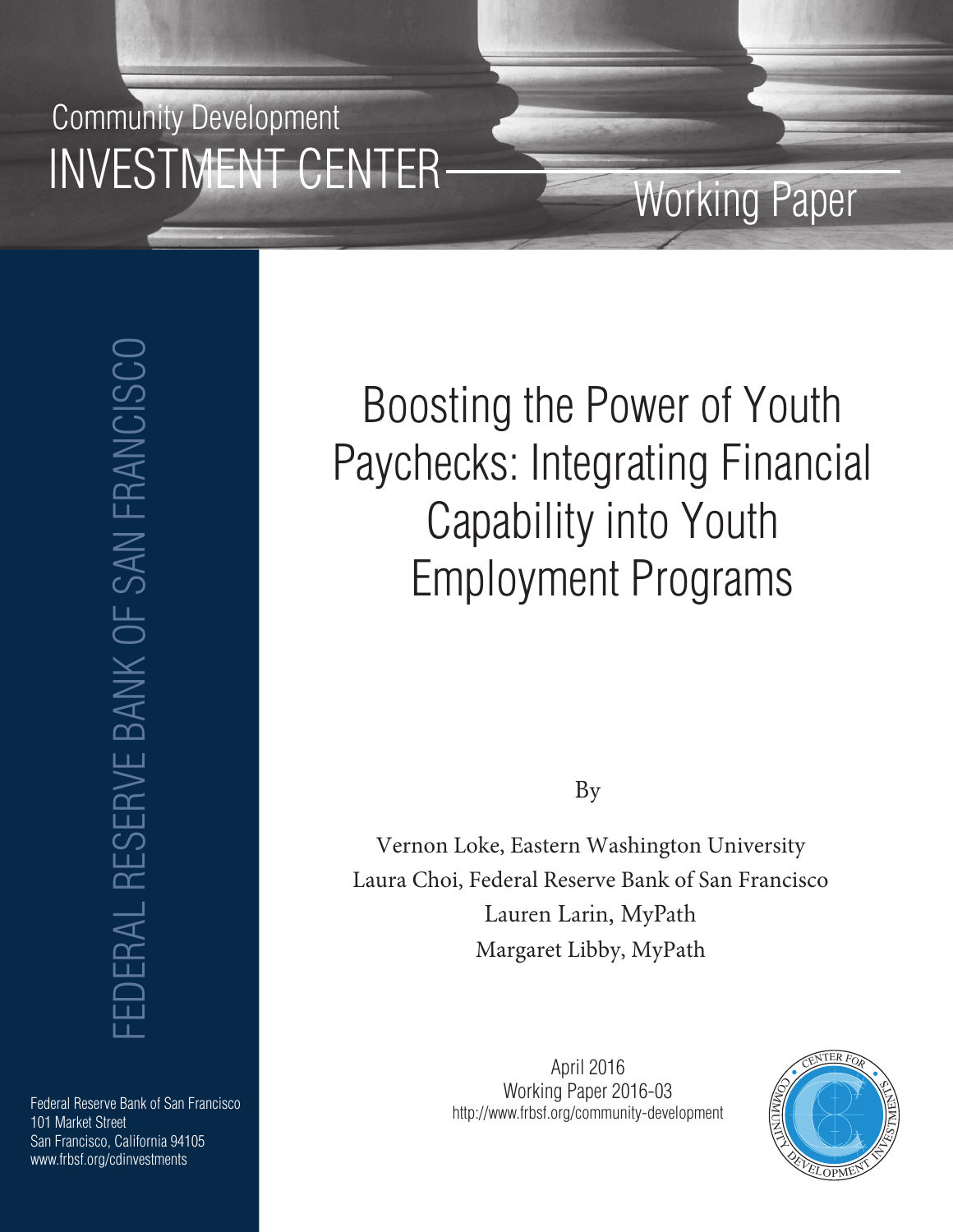## Boosting the Power of Youth Paychecks: Integrating Financial Capability into Youth Employment Programs

Vernon Loke, Eastern Washington University Laura Choi, Federal Reserve Bank of San Francisco Lauren Larin, MyPath Margaret Libby, MyPath

*The views expressed are those of the authors and do not necessarily represent those of the Federal Reserve Bank of San Francisco or the Federal Reserve System.*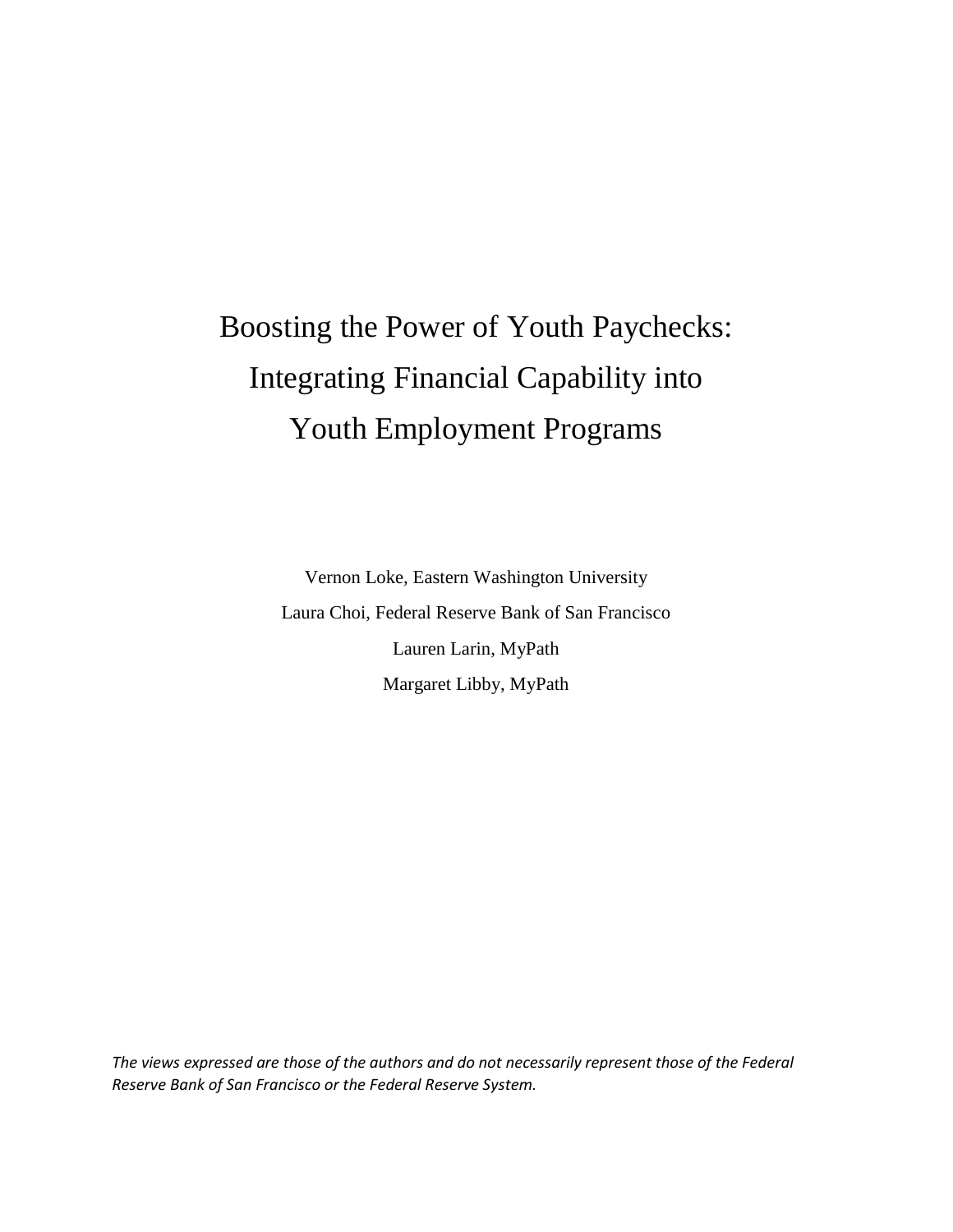## Contents

| $\label{lem:1} \mbox{Introduction} \,\, \ldots \,\, \ldots \,\, \ldots \,\, \ldots \,\, \ldots \,\, \ldots \,\, \ldots \,\, \ldots \,\, \ldots \,\, \ldots \,\, \ldots \,\, \ldots \,\, \ldots \,\, \ldots \,\, \ldots \,\, \ldots \,\, \ldots \,\, \ldots \,\, \ldots \,\, \ldots \,\, \ldots \,\, \ldots \,\, \ldots \,\, \ldots \,\, \ldots \,\, \ldots \,\, \ldots \,\, \ldots \,\, \ldots \,\, \ldots \,\, \ldots \,\, \ldots \,\, \ldots \,\, \ldots \,\,$ |  |
|------------------------------------------------------------------------------------------------------------------------------------------------------------------------------------------------------------------------------------------------------------------------------------------------------------------------------------------------------------------------------------------------------------------------------------------------------------------|--|
|                                                                                                                                                                                                                                                                                                                                                                                                                                                                  |  |
|                                                                                                                                                                                                                                                                                                                                                                                                                                                                  |  |
|                                                                                                                                                                                                                                                                                                                                                                                                                                                                  |  |
|                                                                                                                                                                                                                                                                                                                                                                                                                                                                  |  |
|                                                                                                                                                                                                                                                                                                                                                                                                                                                                  |  |
|                                                                                                                                                                                                                                                                                                                                                                                                                                                                  |  |
|                                                                                                                                                                                                                                                                                                                                                                                                                                                                  |  |
|                                                                                                                                                                                                                                                                                                                                                                                                                                                                  |  |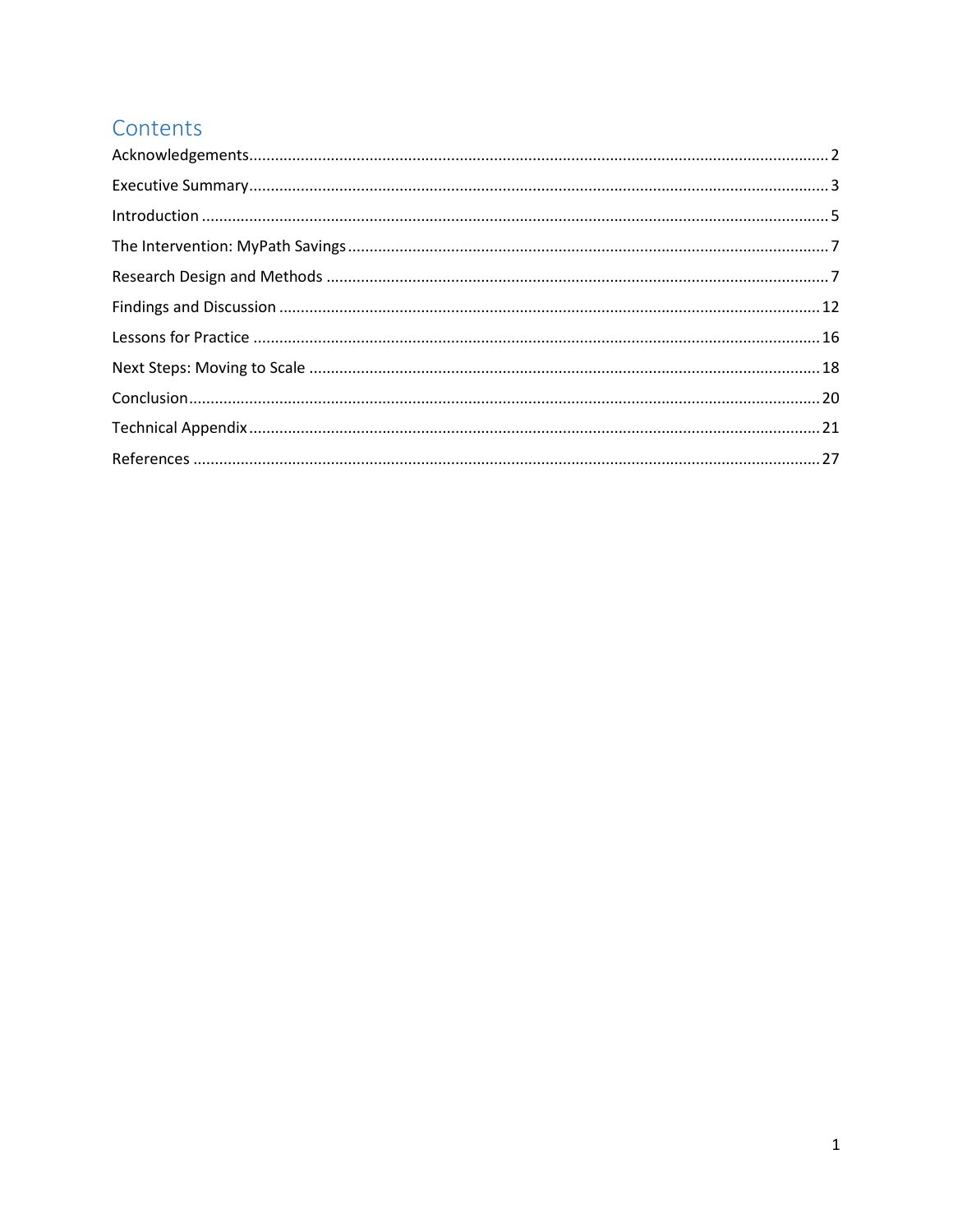## <span id="page-3-0"></span>Acknowledgements

The researchers and MyPath would like to thank all the partners who made the study possible. Our research advisory team, which included Michael Sherraden, Margaret Sherraden and Trina Shanks, provided key strategic guidance around the project. Our youth employment program partners devoted staff time to delivering MyPath Savings and ensuring the collection of evaluation data. Their leadership and early adoption of youth financial capability strategies are leading the way in the country. Special thanks to BAYCAT, Enterprise for High School Students, Golden Gate National Parks Conservancy Inspiring Young Emerging Leaders Program, Huckleberry Youth Programs, Japanese Community Youth Council's STEM program, Jewish Vocational Services, LYRIC Center for LGBT Youth, San Francisco Conservation Corps, and San Francisco International Airport Career Connect Program for running MyPath Savings program and/or comparison groups.

Special thanks to MyPath's financial institution partner, Self-Help Federal Credit Union, for their willingness to align their products with the MyPath Youth Banking Standards toward testing their effectiveness. And finally, MyPath is especially grateful to its funders, whose generosity made this work possible: San Francisco's Department of Children, Youth and their Families; the Center for Financial Services Innovation; Citi Foundation; JPMorgan Chase; Charles Schwab Bank; Walter & Elise Haas Fund; US Bank; and the Friedman Family Foundation. Additional MyPath staff and youth who supported this work include: Jessica Leal, Loraina Flores, Naomi Pettway, Stephanie Lopez, Vishnu Sridharan, and MyPath Innovators and Advocates.

**MyPath** is a national nonprofit focused on paving economic pathways for low-income youth. Our vision is for every working low-income young person to have the chance to transform their first paychecks into economic mobility pathways. To this end, we engineer effective models, share what works, and advance policy change. When we do this, we cultivate a stronger, more sustainable economy for generations to come.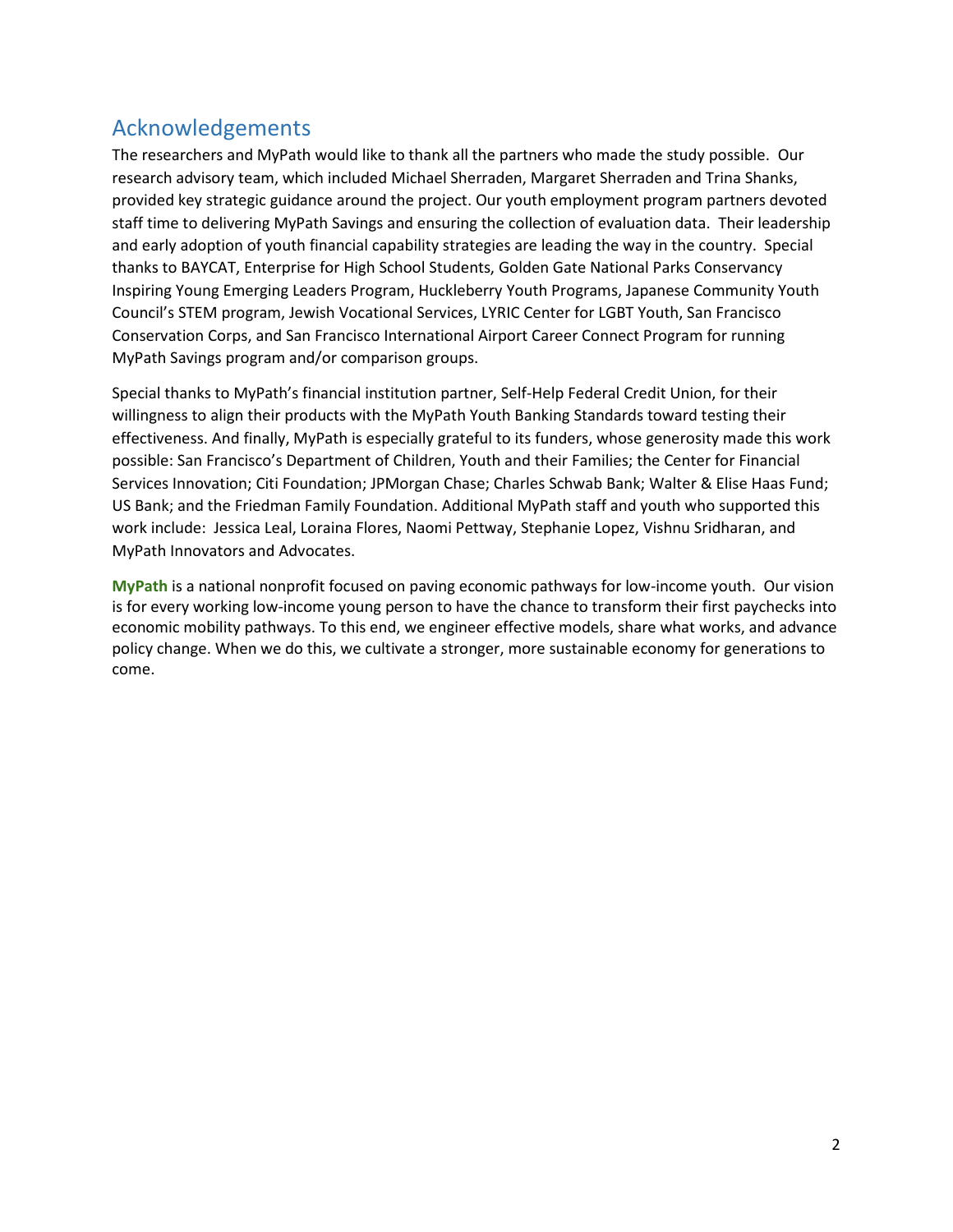## <span id="page-4-0"></span>Executive Summary

This paper summarizes the results of the first-ever quasi-experimental design study of a youth financial capability initiative seamlessly integrated into a youth workforce development program. MyPath Savings supports low-income working youth to bank, save, and build their financial confidence through a comprehensive model that includes financial education, goal-setting, and non-custodial accounts. MyPath provided technical assistance and training to prepare nonprofits to implement MyPath Savings, as well as to the financial institution partner, Self-Help Federal Credit Union, to ensure the accounts youth received were aligned with MyPath's Youth Banking Standards.

The study included 375 low-income young people ages 16-21 years old participating in youth workforce and employment programs operated by ten nonprofits in partnership with San Francisco's Department of Children, Youth and their Families. Participants were assigned to one of two treatment groups, or a comparison group, and received a range of interventions:

| <b>Comparison Group</b>                               | <b>Standard MyPath</b>                                                                                                                                                                                                                                       | <b>MyPath Plus Coaches</b>                                                                                                                                                                                                                                                                                                |
|-------------------------------------------------------|--------------------------------------------------------------------------------------------------------------------------------------------------------------------------------------------------------------------------------------------------------------|---------------------------------------------------------------------------------------------------------------------------------------------------------------------------------------------------------------------------------------------------------------------------------------------------------------------------|
| 1 hour workshop<br>on fringe<br>financial<br>products | 1 hour in-person<br>workshop<br>Supported enrollment<br>$\bullet$<br>into two accounts<br>Direct deposit<br>$\bullet$<br>Support setting a<br>$\bullet$<br>personal savings goal<br>Three online, interactive<br>$\bullet$<br>financial education<br>modules | 1 hour in-person workshop<br>$\bullet$<br>Supported enrollment into<br>$\bullet$<br>two accounts<br>Direct deposit<br>$\bullet$<br>Support setting a personal<br>$\bullet$<br>savings goal<br>Three online, interactive<br>$\bullet$<br>financial education modules<br>2 hours of Peer-led Group<br>$\bullet$<br>Coaching |

The data analyzed and presented below were gathered through pre- and post-test surveys, transaction data from the financial institution partner, youth savings contracts, and online financial education platform usage data. The purpose of the study was to determine whether these two more scalable versions of MyPath Savings—leveraging technology and a Train-the-Trainer program—could achieve measurable youth financial capability outcomes, on par with the strong results of the more laborintensive MyPath Savings pilot. We also sought to determine the impact of Peer-led Group Coaching sessions on youth financial capability outcomes.

#### **Key Findings:**

Both *Standard MyPath* and *MyPath Plus* participants experienced increases in youth banking and saving outcomes and significantly improved confidence in their ability to carry out basic financial tasks compared to the comparison group, with no statistically significant differences between the two treatment groups in those areas. Both models are equally effective in producing youth financial capability outcomes, including: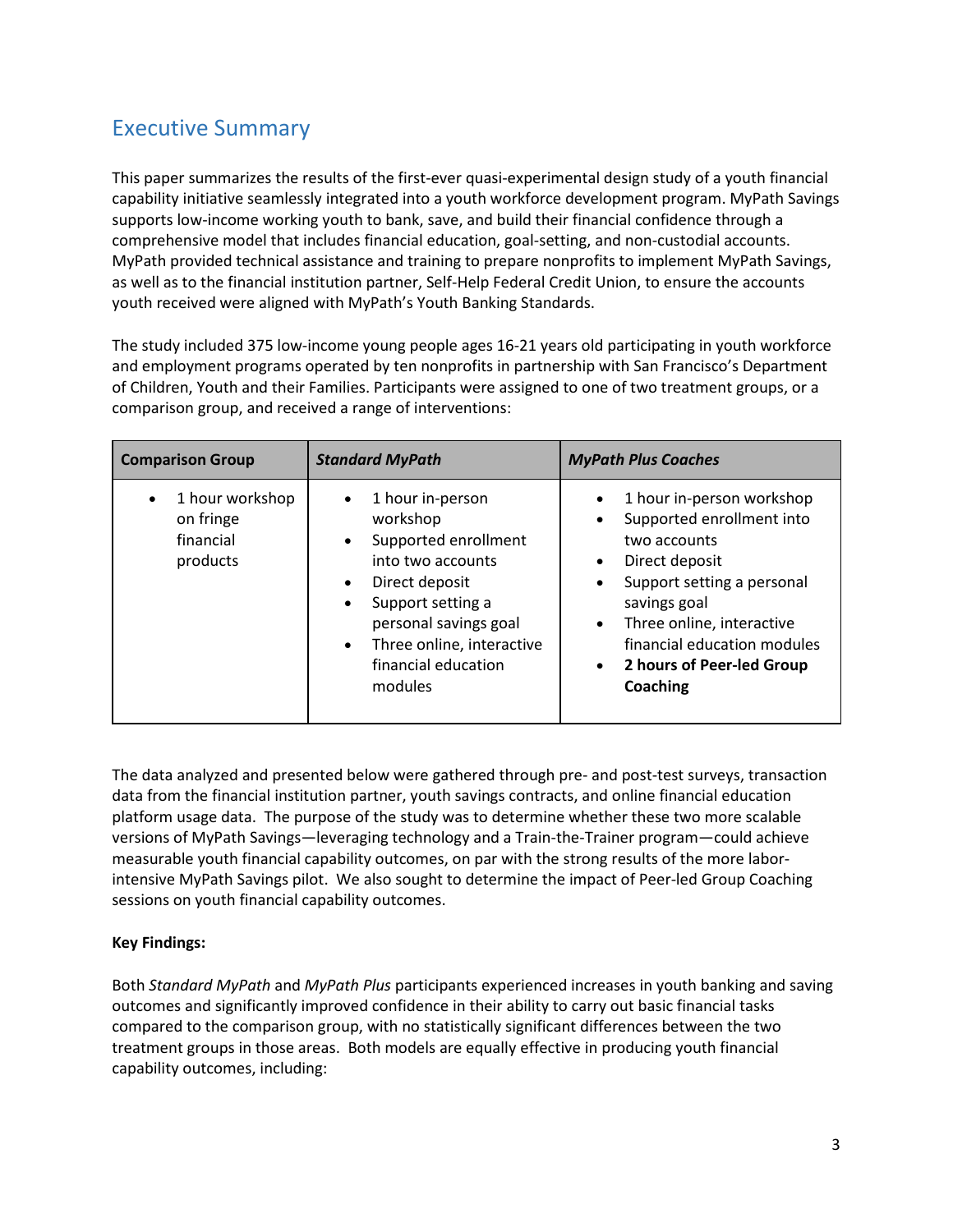- 97 percent of youth participants enrolled into safe youth-friendly accounts;
- 100 percent set a personal savings goal, using a MyPath Savings contract;
- 96 percent met their savings goal;
- Youth in treatment groups were 3-5 times more likely than those in the comparison group to have increased confidence to carry out basic financial behaviors, including saving, budgeting and smart spending*.*
- Youth saved on average 34 percent of their income, for an average of \$329 each, amounting to a total of \$66,500 in savings across all participants.

The addition of Peer-led Group Coaching sessions led to the same outcomes as described above, with these additional youth financial capability outcomes:

- Youth were 9 times more likely than the comparison group to have increased financial knowledge*;*
- Youth were 11 times more likely than the comparison group to report increased usage of more complicated financial management behaviors such as comparison shopping before making a purchase.

#### **Key Lessons:**

- 1. **Both scalable models increase youth financial capability, including banking, saving, and money management outcomes.** Adding peer led group coaching workshops boosts financial knowledge gains, and is best suited for longer programs or those with more capacity to provide additional financial capability programming.
- 2. **Blending in-person and online education provides an effective mix of scalability and impact.**  Technology can help scale programs, while the in-person activities cement learning and action.
- 3. **Young people bank and save when given the opportunity, but need youth friendly accounts in order to do so.** The high take-up and account enrollment rates reflect the strength of using the MyPath Youth Banking Standards with partner financial institutions to reduce youth barriers and maximize enrollment.
- 4. **Youth workforce staff and settings differ from classroom settings and require different curricula.** MyPath Savings' action-based curriculum is tailored for youth workforce and employment staff and settings: it is shorter and designed to give youth earning their first paychecks a positive experience banking and saving for the first time.

#### **Next Steps:**

- 1. Make financial capability integration more streamlined for nonprofits and municipal youth workforce systems
- 2. Make youth-friendly products more available across the country
- 3. Identify resources to support cities in incorporating effective practice
- 4. Engage key stakeholders to advance policies that will support scale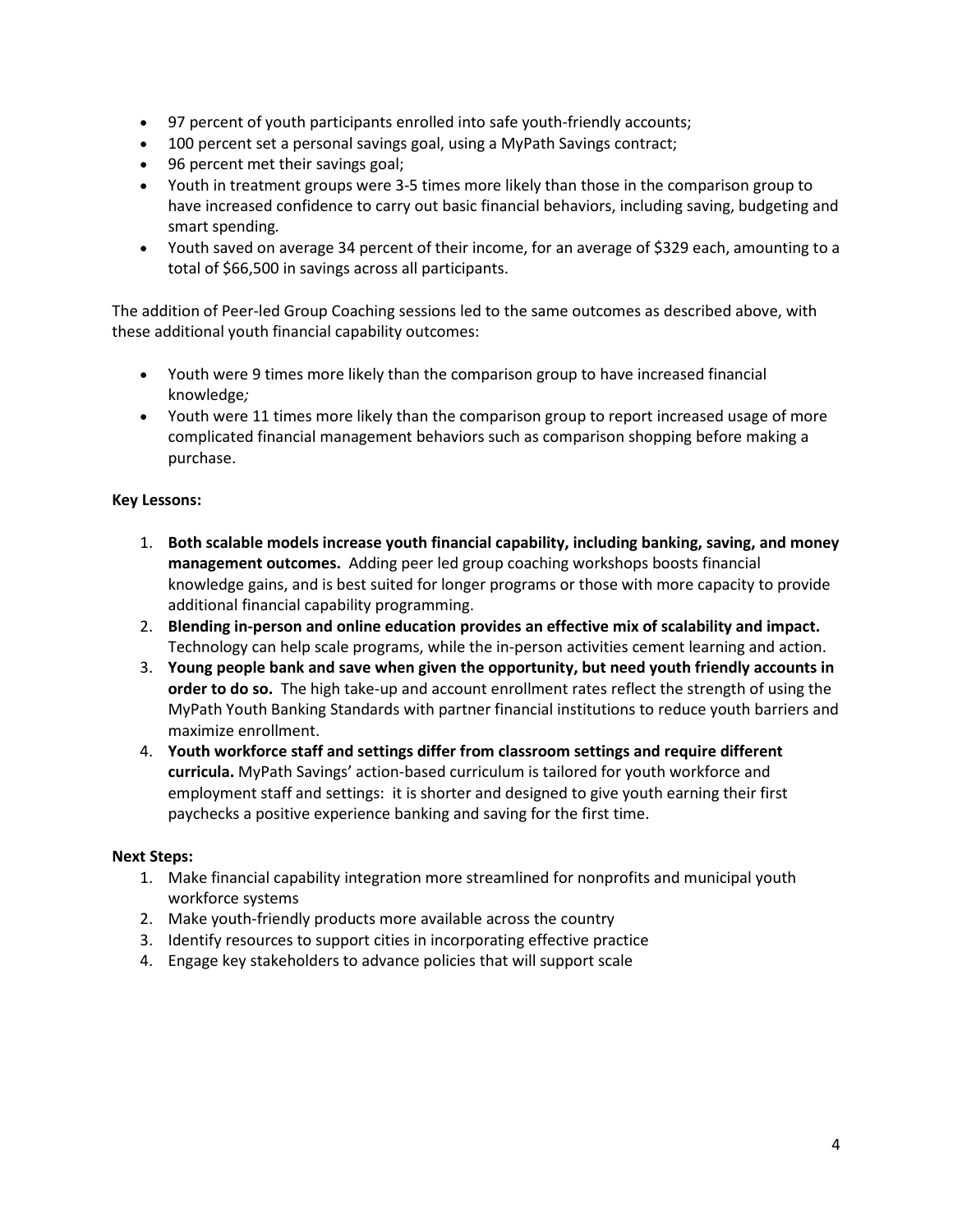## <span id="page-6-0"></span>Introduction

Household financial stability remains a critical challenge in many low- and moderate-income (LMI) communities. LMI households face a number of interrelated challenges in achieving and sustaining financial stability, including limited employment opportunities and chronic underinvestment in critical neighborhood resources such as quality schools and affordable housing near transit. These challenges are exacerbated in underserved communities, where many households may be unbanked or underbanked and lack access to mainstream financial institutions (Burhouse et al. 2014), making it difficult for households to make the most of their income and keep what they earn. It is critical to acknowledge the broader context and underlying systems within which LMI households must make important financial decisions, recognizing that financial education is necessary but not sufficient for achieving financial well-being (Choi, et al. 2015).

#### **The Importance of Financial Capability**

The Consumer Financial Protection Bureau (CFPB) defines personal financial well-being through four elements: feeling in control over day-to-day and month-to-month finances; the capacity to absorb a financial shock; being on track to meet financial goals; and the financial flexibility to make choices (CFPB, 2015). Financial well-being is thus the ultimate goal and desired outgrowth of having high levels of financial knowledge and capability. Therefore, activities that develop financial capability, which includes both financial knowledge and access to financial services, at an early stage in life, may be an important intervention for promoting long-term financial well-being, particularly among underserved youth.

A number of studies have attempted to evaluate the impact of financial education on a variety of outcomes, and while the general consensus is that financial education should have a positive effect, the findings across programs are mixed (Lyons et al. 2006). A meta-analysis by Fernandes, Lynch, and Netemeyer (2014) finds that financial education efforts studied to date have had little effect on financial behaviors and the authors envisage a reduced role for general financial education that is not acted upon relatively soon after. Consistent with these findings, there has been a growing emphasis on promoting financial capability among youth, as opposed to traditional financial literacy efforts. These programs offer financial education paired with a savings account in a mainstream financial institution so that participants can apply financial concepts and increase their familiarity with financial institutions.

The need for improved savings is significant. It is estimated that close to half of all Americans save 5 percent or less of their income, including 18 percent who are not saving at all (Kahn, 2015). Among those with incomes below \$75,000 a year, close to half lack either savings, or a savings account (Ibid.). In addition, 26 percent of Americans do not have any emergency savings, while 24 percent have savings that are not sufficient to cover at least three months of expenses (Bankrate, 2014), and 62 percent have less than \$1,000 in savings (Kirkham, 2015).

This paper builds on Margaret Sherraden's financial capability framework which suggests that financial capability is both individual and structural. At the individual level, people need financial knowledge in order to make sound financial decisions, but they must also have access to the broader systems that facilitate positive financial behaviors, including income-generating employment and access to beneficial financial products and services and asset-building mechanisms. It is only when financial literacy (the *ability* to act) and financial inclusion (the *opportunity* to act) are coupled together does one develop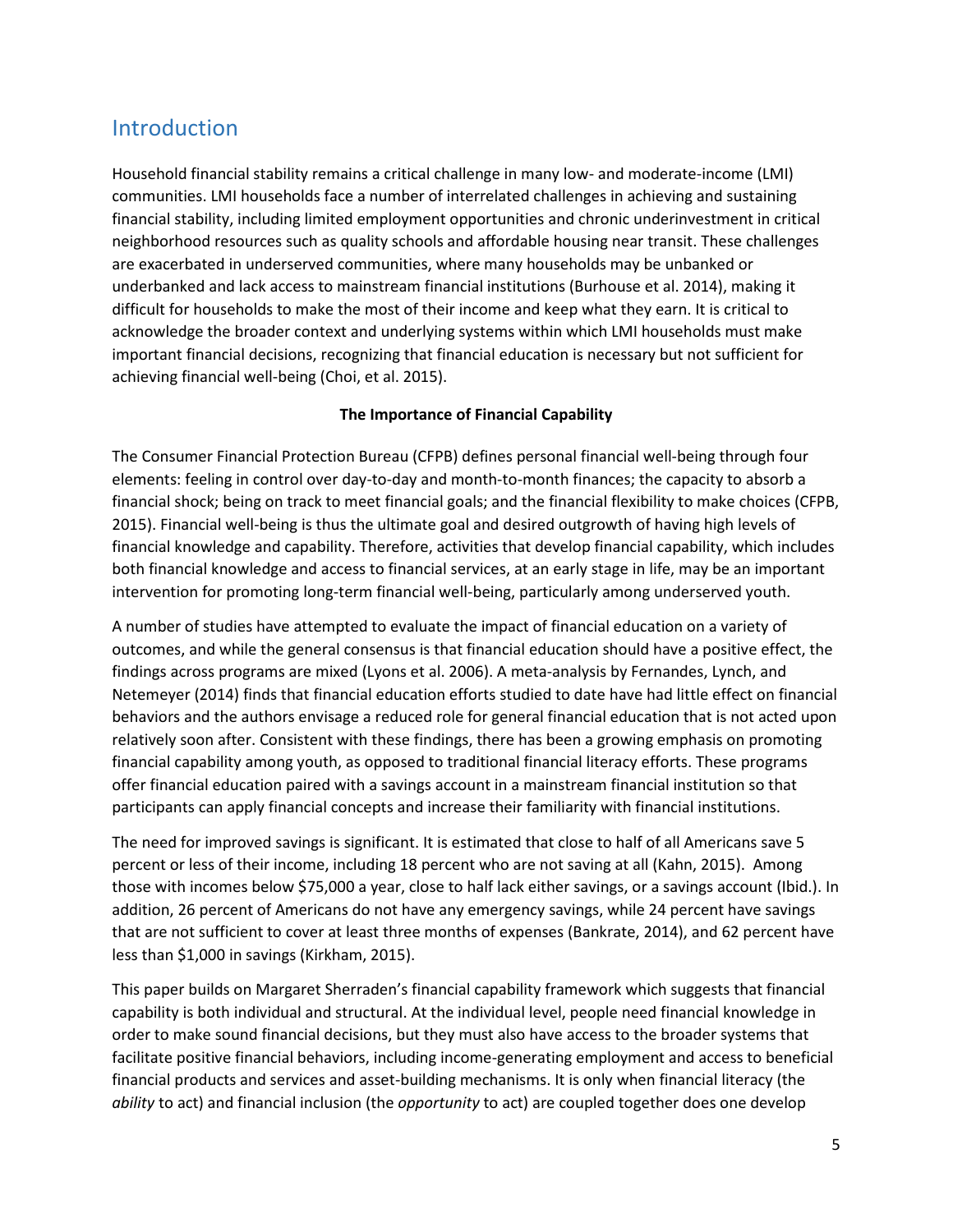financial capability, taking positive financial actions towards financial stability and well-being (Sherraden 2013). This approach underscores the importance of emphasizing financial capability as a developmental, rather than remedial, activity. As evidenced in other fields, such as health, investing in prevention is more efficient than treating negative outcomes. The approach should be similar when it comes to financial health. Providing young people with the knowledge, skills, and opportunity to establish healthy financial futures is far preferable to having to provide credit repair or debt management services later on in their lives.

#### **The Opportunity: Leveraging Youth Workforce Programs to Build Financial Capability**

There is an important opportunity to build financial capability among youth while taking advantage of the teachable moments that occur during the transition into early adulthood (National Endowment for Financial Education 2003). During this time, many youth make their first financial decisions, such as acquiring a credit card or preparing to pay for college. Recent concerns about student loan defaults and burdensome debt loads suggest that many young adults do not fully understand the nature of the financial decisions they are making with regards to paying for their education.

Additionally, a number of young people have their first experiences with employment and the process of managing their paychecks. According to the Bureau of Labor Statistics, an estimated 34 percent of youth ages 16-19, and approximately 55 percent of youth ages 16-24, were part of the labor force in early 2012 (Toossi 2013). Since a sizeable share of the youth and young adult population is working, this is an opportune time to engage with mainstream financial institutions and develop a habit of savings. Increased savings have been shown to improve an individual's opportunity for upward economic mobility and establishing positive savings behaviors early in life can thus be particularly advantageous for youth from lower-income households (Cramer et al. 2009). In 2015, the Department of Labor announced it would include a new financial literacy requirement in the reauthorization of its Workforce Opportunity and Investment Act, which funds most local youth workforce programs. This requirement will go into effect July 1, 2016, meaning local youth workforce programs around the country will be seeking financial capability strategies to incorporate into their program.

The integration of financial capability strategies into other social service settings is gaining traction, particularly as it takes advantage of teachable moments. For example, the Delaware Department of Health and Social Services integrates financial capability strategies into its "Stand By Me" initiative (Landgraf, 2015), and LISC's Financial Opportunity Centers integrate financial capability services and coaching into their workforce development efforts (Rubinger, 2015). Early evidence suggests that the integration of financial capability strategies into youth workforce development can have a positive impact on youth financial knowledge, self-efficacy, and the frequency with which positive financial behaviors are carried out (Loke, Choi, and Libby, 2015).

A final consideration in building financial capability is the challenging nature of behavior change. Despite having financial knowledge and access to financial products, many people still struggle to implement positive financial behaviors. The field of behavioral economics suggests that certain design principles, such as automatic enrollment and the establishment of defaults, can influence the adoption of desired behaviors (Thaler and Sunstein, 2009). Additionally, the relatively nascent field of financial coaching is showing promise as a strategy for influencing behavior change (Center for Financial Security, 2015). Financial coaching is based on the fundamental elements of future-orientation, collaboration, ongoing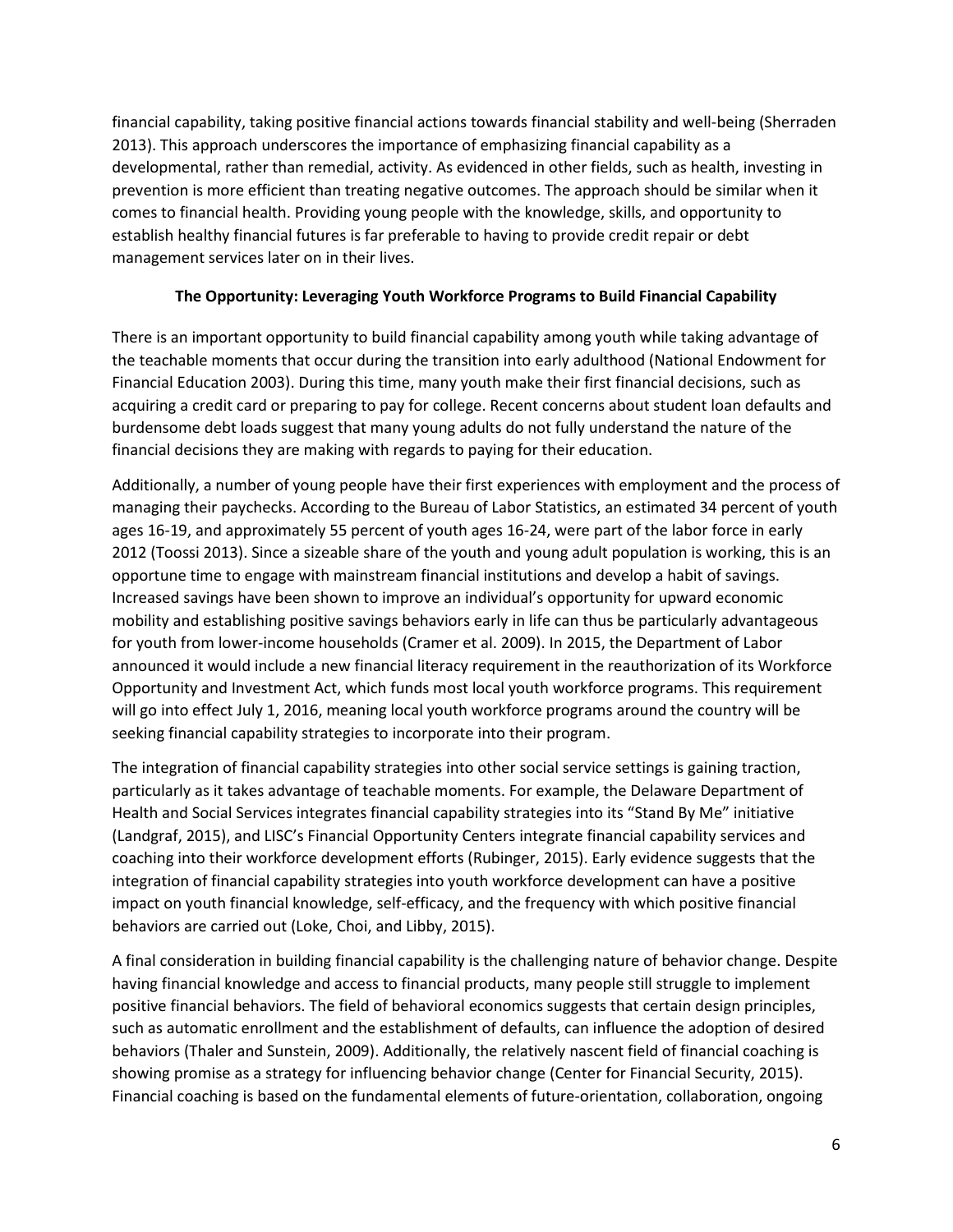practice of behaviors, and client-driven goal setting (Collins, Baker, and Gorey, 2007). While it holds promise for effecting lasting positive change, the very nature of financial coaching is labor-intensive and highly relationship-driven, making it a challenge to scale up. An open question then is how to balance the desire for scale, which is often addressed using technology, with the power of personal goal-setting and collaboration.

## <span id="page-8-0"></span>The Intervention: MyPath Savings

MyPath Savings is a comprehensive financial capability initiative that brings together city agencies, youth workforce administrators, youth employment programs and financial institutions to combine first paychecks with banking and saving. The initiative offers a strategic combination of youth-friendly banking tools and a blended model of innovative online and in-person financial education designed to be integrated into the youth employment experience. MyPath provides technical assistance and training to prepare cities and nonprofits to implement MyPath Savings, as well as to its financial institution partners, to ensure the accounts youth receive are aligned with MyPath's Youth Banking Standards. The goal of MyPath Savings is to support youth to build banking and saving habits and, ultimately, to turn their paychecks into a pathway for upward economic mobility. Over the past five years MyPath Savings has supported youth to save an average of 30 percent of their income, collectively saving over \$1,000,000.

MyPath Savings was piloted in San Francisco in 2011-2012 and produced positive financial capability outcomes for youth (Loke, Choi, and Libby, 2015). A second more scalable version of MyPath Savings was conducted from 2013-2015, and utilized a quasi-experimental study design. More specifically, this study, which was funded by the Center for Financial Services Innovation (CFSI), was designed to answer the following research questions: (1) Can a more scalable version of MyPath Savings, using technology and a Train-the Trainer model, achieve measurable financial capability outcomes similar to the more resource-intensive pilot? (2) What is the impact of Peer-led Group Coaching sessions on financial capability outcomes?

### <span id="page-8-1"></span>Research Design and Methods

The evaluation team invited agencies providing municipally-funded youth employment programs to participate in the MyPath Savings study. These programs operated between June, 2013 and August, 2015. A total of 10 agencies from across the City of San Francisco, serving young people ages 14 to 24 years old, were selected for participation in this study. The selected youth employment programs had a duration of 12 to 30 weeks and all participants earned a stipend as part of the programs. Across the 10 agencies, there were 14 cohorts of young people that participated in the study.

MyPath Savings is fully integrated into the existing youth employment programs of these agencies; participation in MyPath Savings is contingent on, and concurrent with, participation in these youth employment programs. From the participants' perspective, they are enrolled in a youth employment program that happens to offer financial capability services.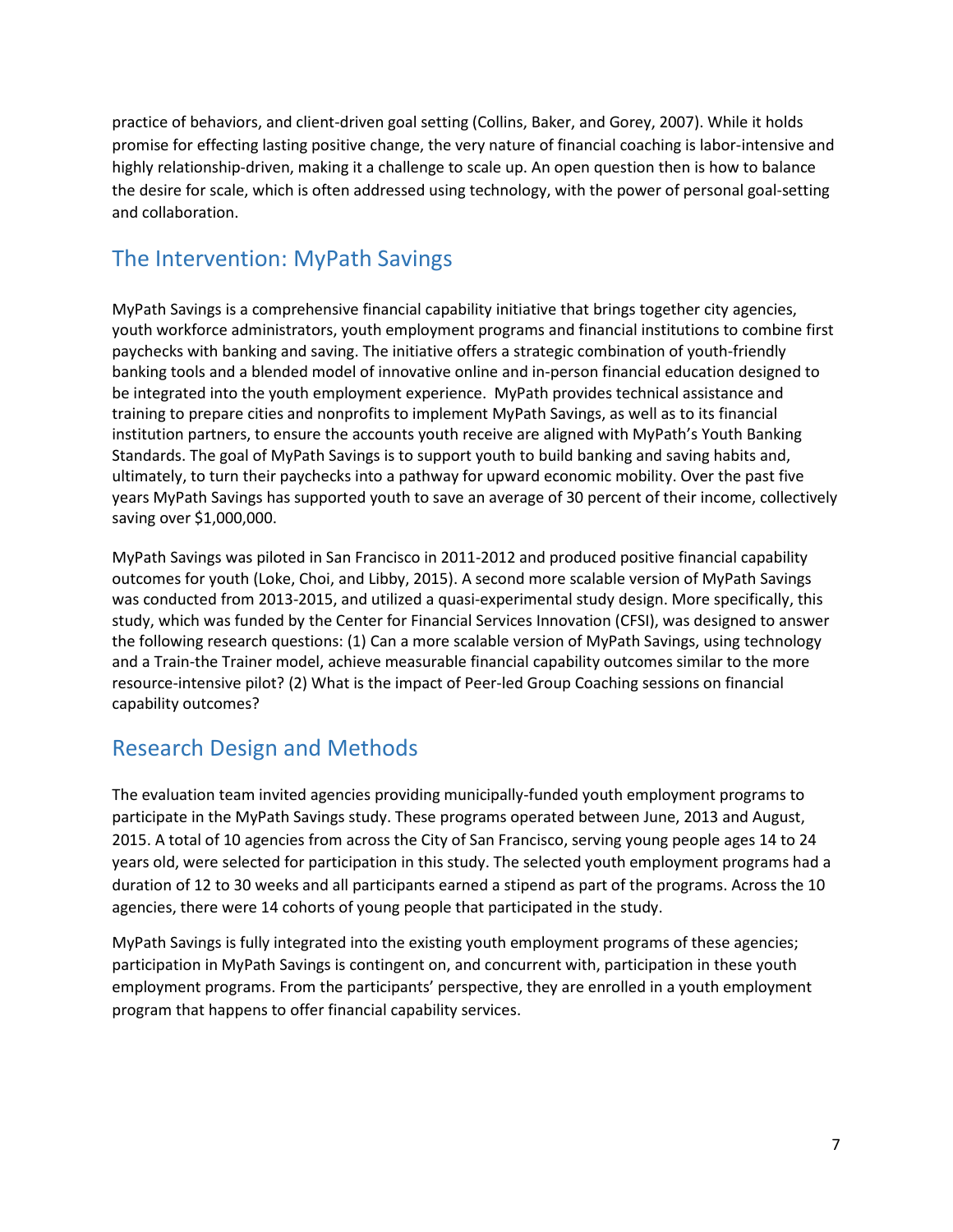#### **Core MyPath Components for Treatment Groups**

This study adopted a quasi-experimental design with baseline and post-intervention data collection points. Using projected enrollment data, participants were assigned to one of three possible conditions, such that the groups were as demographically similar as possible.

**Comparison:** Participants received only an in-person workshop on alternative financial services, with no additional products or services.

**Standard MyPath:** Participants were able to engage in the following:

- Open an ATM-linked savings account to receive their pay via direct deposit, and a special time restricted savings account to set aside their savings goal as part of the enrollment process for the youth employment program;
- Participate in an in-person orientation at the beginning of their youth employment program, which was focused on helping them understand the savings account they were opening, as well as on setting their savings goals;
- Support enrolling in direct deposit with an "auto save" feature to split income into the two accounts based on the individual's personal goal;
- Access to "MyPath Online," an interactive financial education application ("app"); and
- Earn incentives upon both meeting their savings goal and completing sessions of the MyPath Online App.

**MyPath Plus**: Participants received:

- The full suite of Standard MyPath components described above;
- Plus in-person group coaching facilitated by a peer leader trained by MyPath. These sessions included activities and discussions designed to help participants process the content covered in MyPath Online.

MyPath Online was designed as a complement to the in-person MyPath Savings Orientation, where youth are introduced to the program, and supported to set a personal MyPath Savings goal and sign a MyPath Contract. MyPath Online introduces key financial behaviors (expense tracking, budgeting and saving) and engages youth using hands-on activities focusing on youth's own money and spending, as opposed to the virtual situations and avatars common to most other financial education tech platforms. The *Standard MyPath* group received an in-person orientation workshop and MyPath Online, with an average of two and a half hours of program time, and requiring up to four hours of training and technical assistance from MyPath. The *MyPath Plus* group received the in-person orientation workshop and MyPath Online, plus Peer Coaching sessions, with an average of four hours of program time, and requiring up to ten hours of training (4 hours for adult staff and 6 hours to prepare youth to be Peer Coaches).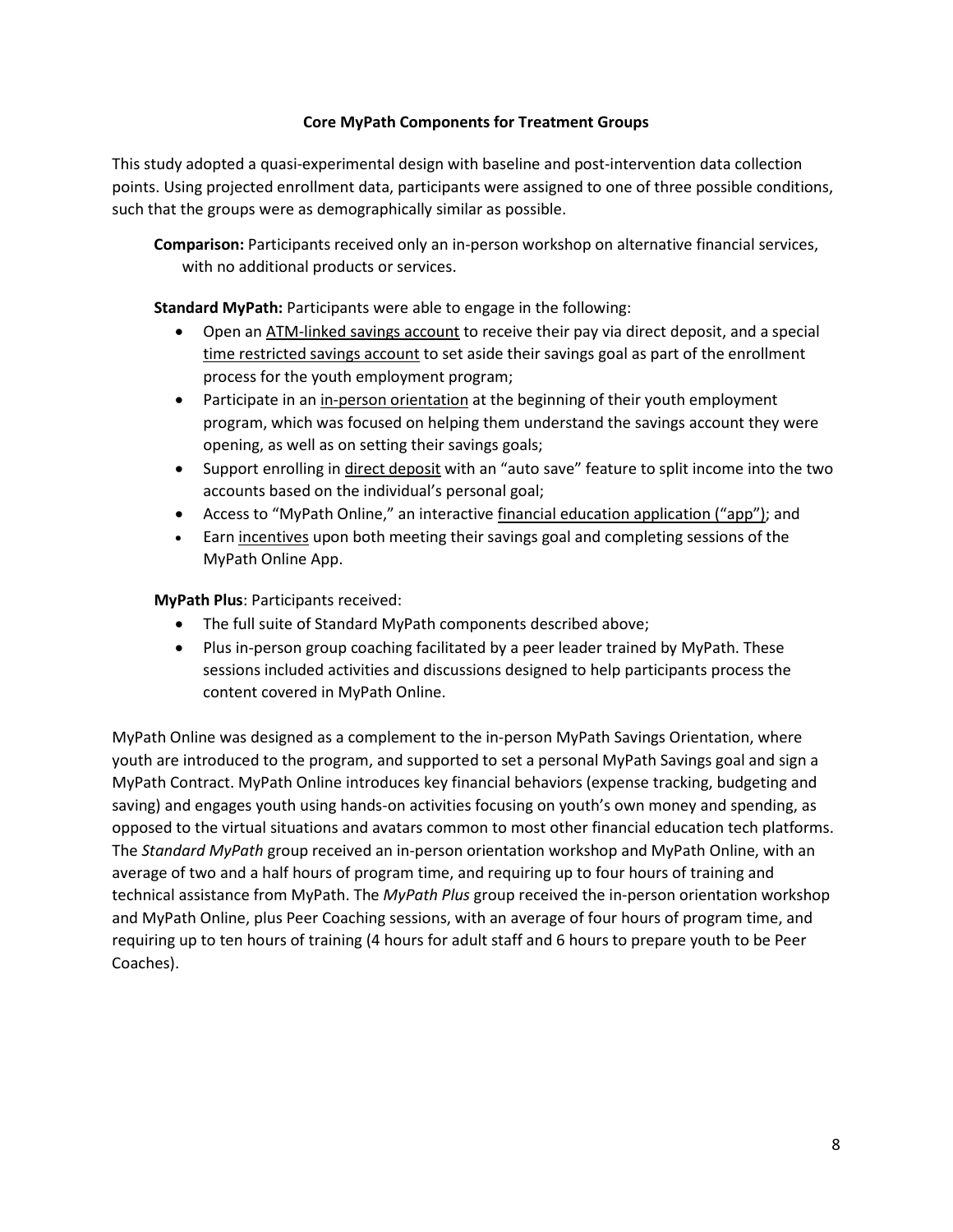#### **Data Collection and Measures**

This study utilizes the following measures:

| Socio-economic and             |                                                                                                                          |
|--------------------------------|--------------------------------------------------------------------------------------------------------------------------|
| demographic                    | Race/ethnicity                                                                                                           |
|                                | Household income                                                                                                         |
|                                | Public benefits receipt                                                                                                  |
|                                | Age                                                                                                                      |
| Use of fringe financial        |                                                                                                                          |
| services                       | Check cashers                                                                                                            |
|                                | Payday loans                                                                                                             |
|                                | Pawnshops                                                                                                                |
|                                | Cash advances from credit cards                                                                                          |
| <b>Banking and saving</b>      | Account enrollment                                                                                                       |
|                                | Savings behavior (actual)                                                                                                |
| <b>Goal setting</b>            | Stated savings goal                                                                                                      |
|                                | Percent achieving goal attained (actual)                                                                                 |
| <b>Technology engagement</b>   | <b>Completion of MyPath Online</b>                                                                                       |
|                                |                                                                                                                          |
| <b>Financial knowledge</b>     | Knowledge of core financial concepts tested through quiz                                                                 |
| <b>Confidence in Financial</b> | Self-reports on confidence in completing financial tasks such as                                                         |
| <b>Tasks</b>                   | budgeting, spending, saving                                                                                              |
|                                |                                                                                                                          |
|                                | Confidence in having adequate financial resources for the future                                                         |
| <b>Financial Self-Efficacy</b> | and in making progress on financial goals                                                                                |
|                                |                                                                                                                          |
|                                | Measures core financial behaviors covered in MyPath Savings                                                              |
| <b>MyPath Savings Targeted</b> | program including expense tracking, spending, budgeting, and                                                             |
| <b>Behaviors Scale</b>         | assessing needs versus wants                                                                                             |
|                                |                                                                                                                          |
|                                | Measures wider range of additional financial behaviors not<br>explicitly covered by the program, but are related such as |
|                                | comparison shopping, paying bills on time, or paying off credit card                                                     |
|                                | balances in full. (note: these reported behaviors are separate from                                                      |
| <b>Financial management</b>    | actual savings and goal achievement behaviors, which are captured                                                        |
| behaviors scale (FMBS)         | in the "Banking and saving" and "Goal setting" measures)                                                                 |

Data were collected from three sources: self-administered pre/post surveys; savings account data; and administrative data. An important contributor to the evaluation team's ability to track account data was the data sharing agreement with the partner financial institution. This allowed for the monitoring of account data, including account opening, closing, usage (including deposits and withdrawals), and balance data, providing important information based on observable actions rather than self-reports.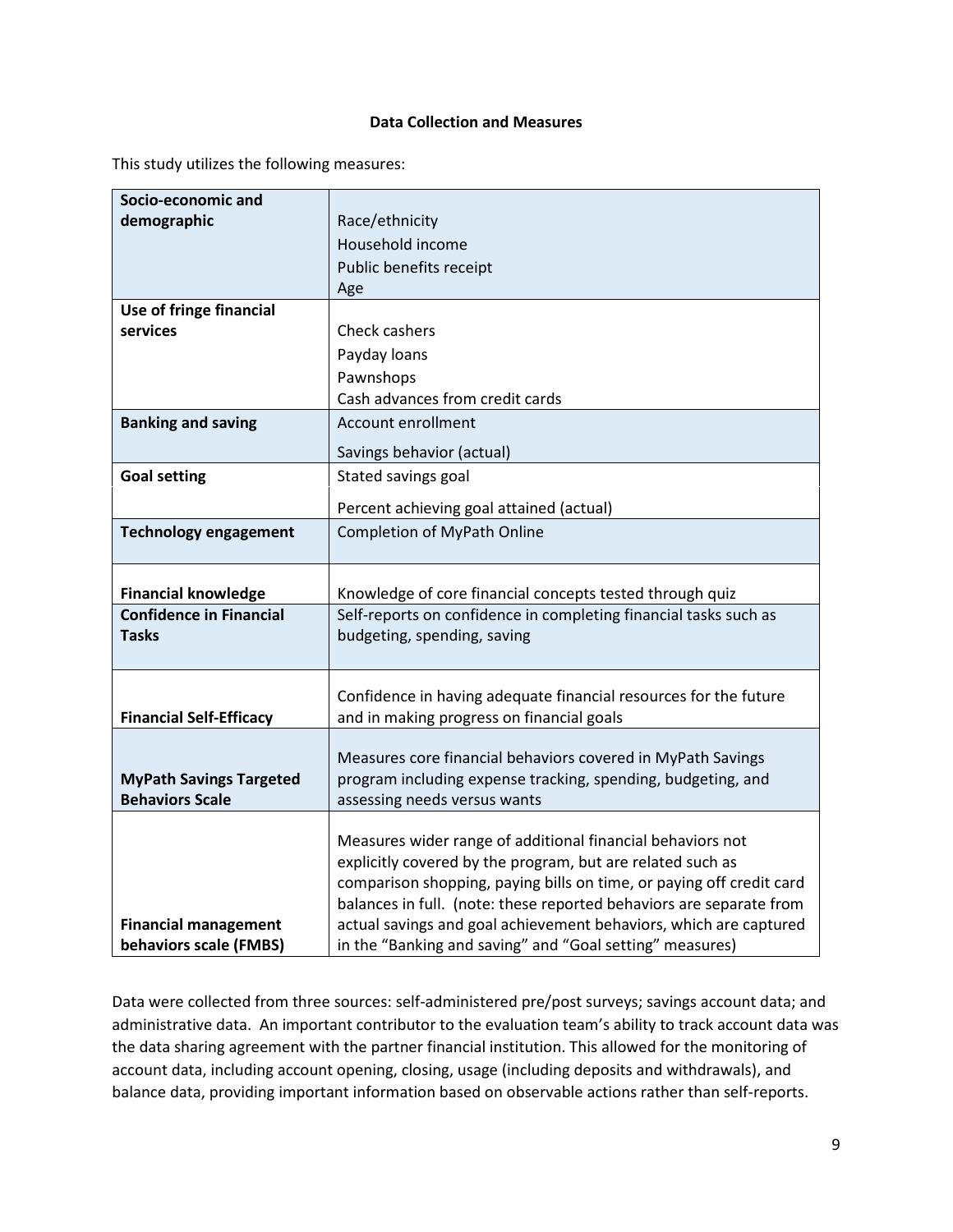Finally, information about program enrollment, goal setting, and use of MyPath Online were collected through administrative data. As MyPath Savings was seamlessly integrated into the various youth employment programs, how and when the components of MyPath Savings were actually implemented differed from program to program.

#### **Data Analysis Framework**

The data analysis focused on two main issues. First, we evaluated whether there was a difference in the distributions of outcomes associated with the different treatment groups. This allows us to see how many participants benefit from the program. Second, we tested for significant changes in the means of the outcome measures, comparing baseline to post-intervention. This allows us to see the magnitude of the observed changes, and to compare across the different groups. In total, 218 participants completed the surveys at both the baseline and the post-intervention data collection points.

#### **Participant Demographics**

Among the 218 participants that were included in this study, 48 percent were female, 75 percent were younger than 18 years of age, and 31 percent were Asian/Pacific Islander, 27 percent were Hispanic and 17 percent were Black (see Table 1). Almost 55 percent of participants came from households that were receiving at least one form of public assistance, and over half were from households with annual incomes of less than \$57,000. In terms of baseline characteristics, 75 percent have not used any fringe financial services or products before, 67 percent have not received any formal financial education previously, while 57 percent reported that they have had prior paid work experience. In addition, 11 percent of participants have previously participated in some activity organized by MyPath (or formerly Mission SF).

Participants were similar across the three experimental conditions with respect to gender, age, household income, prior receipt of financial education, previous paid work experience and use of fringe financial services and products. However, participants in the experimental conditions were significantly different with respect to race  $(\chi^2(6) = 15.11, p = .019)$ , and household receipt of public benefits  $(\chi^2(2) =$ 8.53, *p* =.014).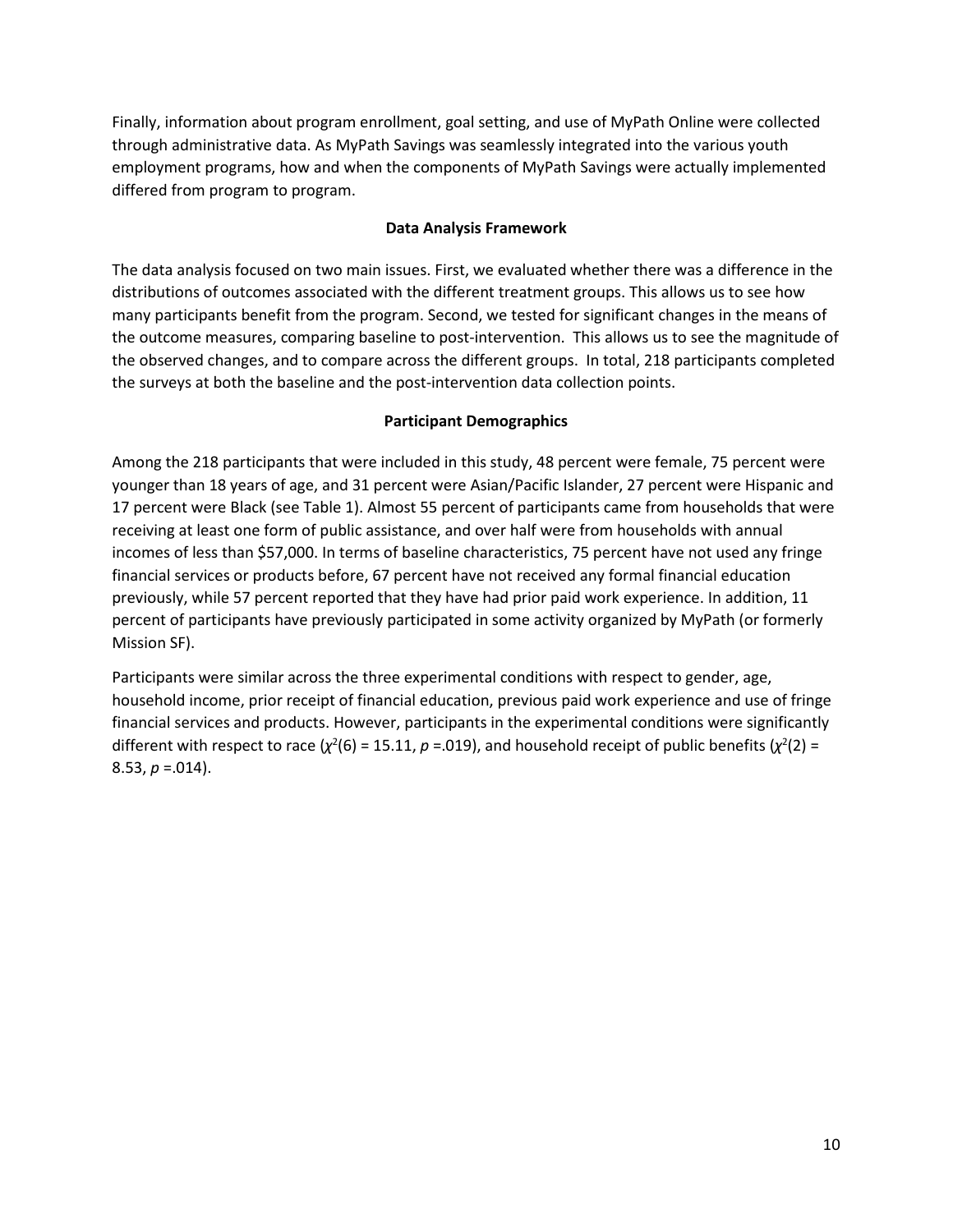|                                  | <b>Overall</b><br>$(\%)$ | Comparison<br>$(\%)$ | <b>Standard</b><br>MyPath (%) | <b>MyPath</b><br><b>Plus (%)</b> |  |  |
|----------------------------------|--------------------------|----------------------|-------------------------------|----------------------------------|--|--|
| Gender                           |                          |                      |                               |                                  |  |  |
| Male                             | 44.5                     | 31.5                 | 47.7                          | 49.5                             |  |  |
| Female                           | 47.7                     | 50                   | 44.6                          | 48.5                             |  |  |
| Other                            | 0.9                      | 0                    | 1.5                           | $\mathbf{1}$                     |  |  |
| Race / Ethnicity *               |                          |                      |                               |                                  |  |  |
| White                            | 4.1                      | 7.4                  | 0                             | 5.1                              |  |  |
| African American                 | 16.5                     | 25.9                 | 18.5                          | 10.1                             |  |  |
| Hispanic                         | 26.6                     | 16.7                 | 24.6                          | 33.3                             |  |  |
| Native American                  | 0.5                      | 0                    | 0                             | $\mathbf{1}$                     |  |  |
| Asian / Pacific Islander         | 30.7                     | 22.2                 | 36.9                          | 31.3                             |  |  |
| Multiracial                      | 5                        | 3.7                  | 6.2                           | 5.1                              |  |  |
| Others                           | 3.7                      | 1.9                  | 0                             | 7.1                              |  |  |
| Household Income                 |                          |                      |                               |                                  |  |  |
| $<$ \$34,200                     | 38.1                     | 37                   | 33.8                          | 41.4                             |  |  |
| \$34,201 to \$57,000             | 12.4                     | 14.8                 | 6.2                           | 15.2                             |  |  |
| \$57,001 to \$91,200             | 7.3                      | 5.6                  | 6.2                           | 9.1                              |  |  |
| \$91,201 or greater              | 2.8                      | 5.6                  | 1.5                           | $\overline{2}$                   |  |  |
| DK/Prefer not to answer          | 31.2                     | 16.7                 | 44.6                          | 30.3                             |  |  |
| <b>Prior Financial Education</b> |                          |                      |                               |                                  |  |  |
| No                               | 66.5                     | 61.1                 | 60                            | 73.7                             |  |  |
| Yes                              | 21.1                     | 11.1                 | 27.7                          | 22.2                             |  |  |
| Mission SF / MyPath Alum #       |                          |                      |                               |                                  |  |  |
| <b>No</b>                        | 75.2                     | 66.7                 | 69.2                          | 83.8                             |  |  |
| Yes                              | 10.6                     | 1.9                  | 15.4                          | 12.1                             |  |  |
| Worked for Pay Before            |                          |                      |                               |                                  |  |  |
| <b>No</b>                        | 30.3                     | 29.6                 | 27.7                          | 32.3                             |  |  |
| Yes                              | 56.9                     | 42.6                 | 60                            | 62.6                             |  |  |
| Receiving Public Benefits *      |                          |                      |                               |                                  |  |  |
| No                               | 45.4                     | 55.6                 | 30.8                          | 49.5                             |  |  |
| Yes                              | 54.6                     | 44.4                 | 69.2                          | 50.5                             |  |  |
| Younger than 18 years old        |                          |                      |                               |                                  |  |  |
| No                               | 24.8                     | 25.9                 | 18.5                          | 28.3                             |  |  |
| Yes                              | 75.2                     | 74.1                 | 81.5                          | 71.7                             |  |  |
| Use of fringe financial services |                          |                      |                               |                                  |  |  |
| No                               | 75.2                     | 79.6                 | 66.2                          | 78.8                             |  |  |
| Yes                              | 24.8                     | 20.4                 | 33.8                          | 21.2                             |  |  |

#### **Table 1. Participant Profile (N = 218)**

Note: Significant difference at  $* p < .05$ ; # p < .10. Figures may not sum up to 100% due to missing data or rounding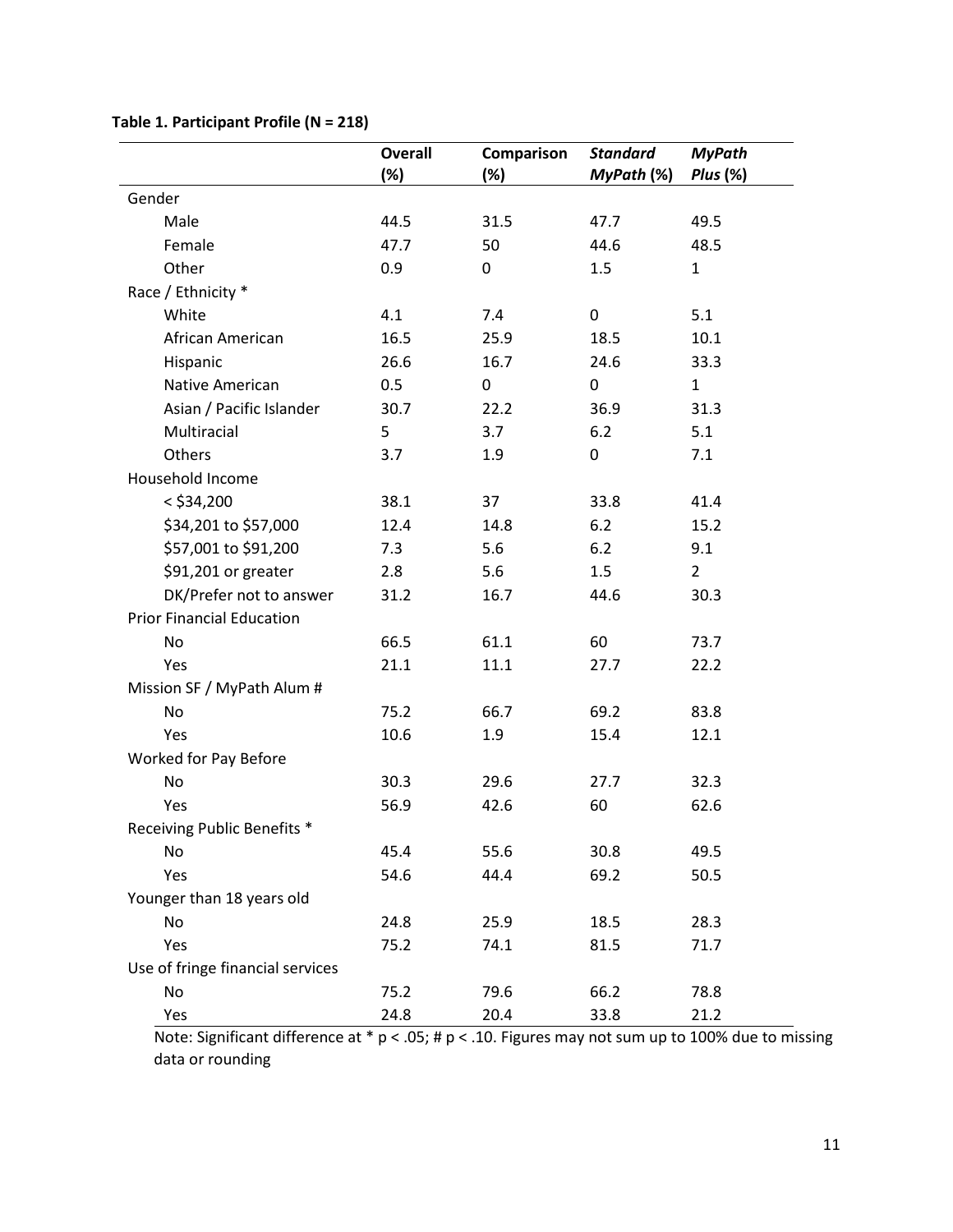## <span id="page-13-0"></span>Findings and Discussion

This section presents the three main findings on the effectiveness of the more scalable MyPath Savings Models. The discussion focuses on account opening and goal setting, actual savings outcomes, and changes in knowledge, confidence, and reported behaviors among youth participants. We compare outcomes across the treatment groups and with a comparison group. For more detail on the underlying analysis, please see the technical appendix.

#### **Finding 1: Almost all youth opened accounts and set personal savings goals**

As seen below in Table 2, almost all youth opened accounts and set personal savings goals. A small number of youth chose to opt out, did not complete account enrollment paperwork, or were unable to pass background screenings for account eligibility. In addition, all participants in the treatment conditions set their own savings goal.

|                                                 | Overall<br>(%) | <b>Standard</b><br>MyPath (%) | <b>MyPath Plus (%)</b> |
|-------------------------------------------------|----------------|-------------------------------|------------------------|
| Savings account established                     | 97             | 94                            | 98                     |
| Savings goal set                                | 100            | 100                           | 100                    |
| Completed at least 1 module of MyPath<br>Online | 72             | 69                            | 75                     |
| Completed all 3 modules of MyPath Online        | 64             | 62                            | 66                     |

#### **Table 2. Account opening, goal setting, and program engagement**

The results indicate that youth participants had high levels of engagement across both versions of MyPath Savings being tested in this study. For example, 72 percent of young people in the treatment conditions completed at least one out of the three modules of MyPath Online, with 64 percent completing all three modules of the app. Engagement with the app was statistically similar across the two treatment conditions, with 62 percent of *Standard MyPath* participants completing all three modules, compared to 66 percent of *MyPath Plus* participants  $(\chi^2(1)=.289, p=.591)$ .

#### **Finding 2: MyPath Savings Can Positively Impact Savings Outcomes**

The data suggest that MyPath Savings can positively impact savings outcomes. Almost all of the young people in the treatment conditions also managed to accumulate some savings over the course of the youth employment programs. Participants saved an average of \$18 per week (median = \$11), and by the end of the program had an average of \$329 saved in their account. Collectively, participants saved over \$66,380. Savings outcomes were consistent across *Standard MyPath* and *MyPath Plus*, demonstrating that both models helped support almost all youth to save.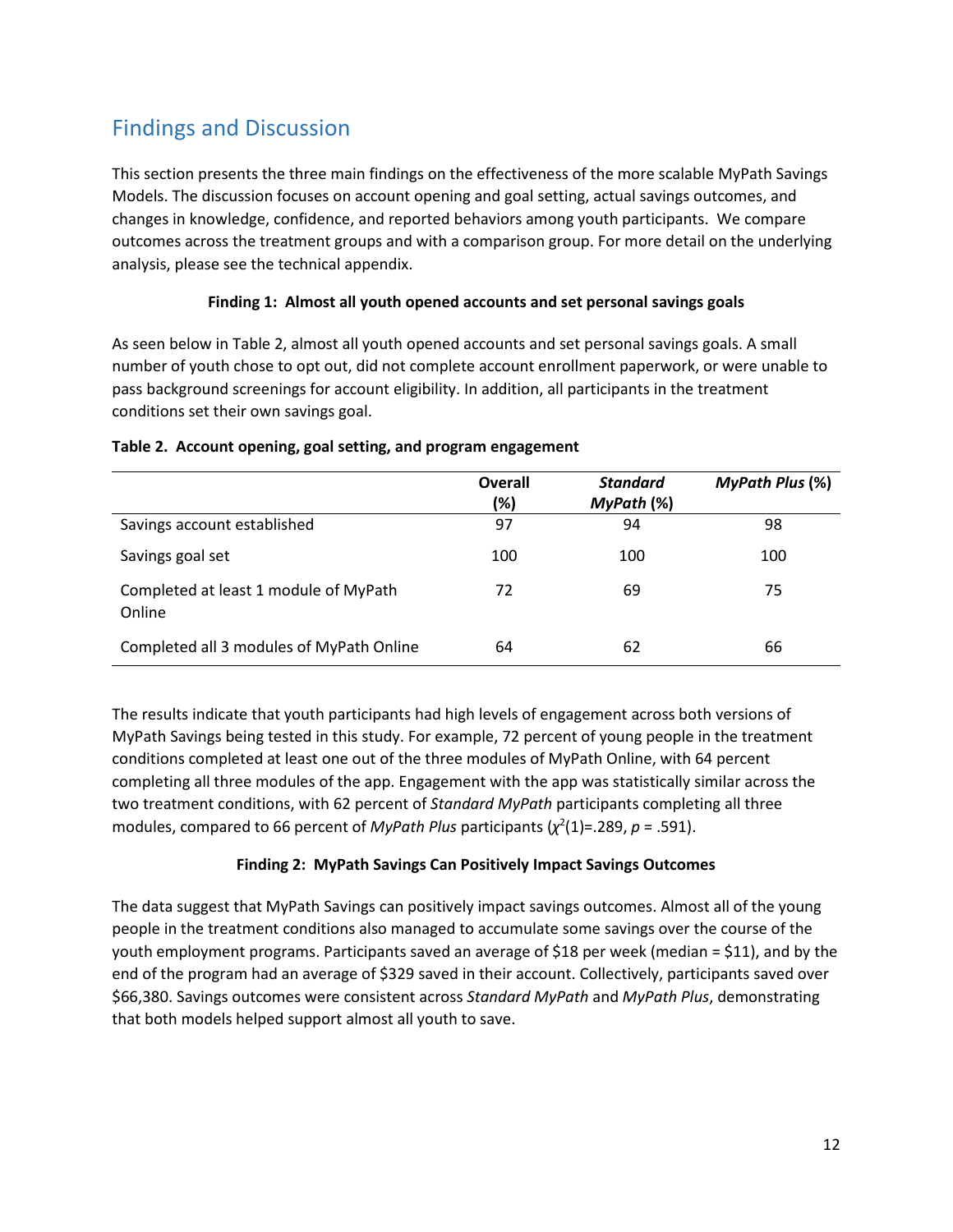#### **Table 3. Savings Performance**

|                                           | Overall | <b>Standard</b> | MyPath |
|-------------------------------------------|---------|-----------------|--------|
|                                           |         | MyPath          | Plus   |
| Average Percent of income as savings goal | 34%     | 22%             | 40%    |
| Savings goal met                          | 96%     | 95%             | 96%    |
| Some portion of income saved              | 100%    | 99%             | 100%   |
| Average Net savings per week              | \$18    | \$11            | \$22   |
| Average accumulation in savings account   | \$329   | \$293           | \$350  |

With the exception of one participant who exited the program without any savings, all other participants completed the program with savings ranging from \$9 to \$2,268. On average, participants set a goal to save 34 percent of their income each pay period. By the end of the program, 96 percent of participants fully met their savings goal.

#### **Finding 3: MyPath Savings is associated with statistically significant improvements in measures of knowledge, confidence, and financial practices and behaviors.**

In addition to the savings improvements described above, the results also indicate that MyPath Savings is associated with increases across a range of financial capability measures. There are variations in the effectiveness of the two treatments. As seen in Figure 1, more participants in *MyPath Plus* experienced improvements on each of the outcomes of interest, compared to *Standard MyPath* and the Comparison groups. In addition, on all outcome measures, at least 65 percent of participants in *MyPath Plus* experienced an increase in the respective measures. A greater proportion of participants in *both groups* experienced improvements in the various outcomes relative to the comparison group, with the exception of the financial self-efficacy measure.



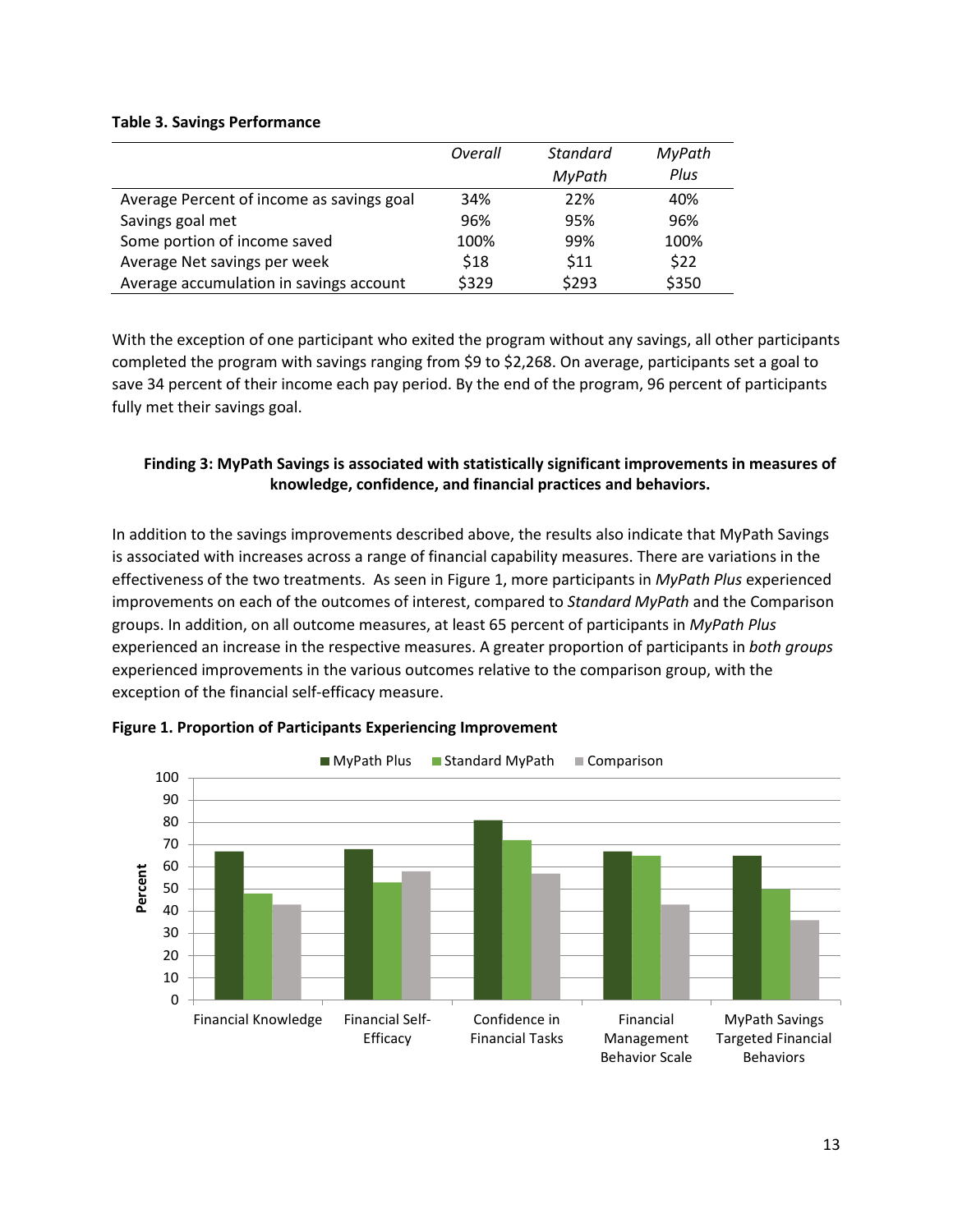The largest proportion of participants in *Standard MyPath* (72 percent) experienced improvements in confidence in their ability to carry out financial tasks in the future such as spending, budgeting and saving. At least half of all participants in *Standard MyPath* experienced an improvement in self-efficacy, financial management, and behaviors targeted by MyPath Savings, while just under half (48 percent) experienced an improvement in financial knowledge.

In contrast, participants in the comparison group appear to have the lowest outcomes on most measures. The only exception was the financial self-efficacy measure, where more participants in the comparison group (58 percent) experienced an improvement compared to participants in *Standard MyPath* (53 percent). One possible explanation for this finding may be that the higher confidence among the comparison group is related to a lack of knowledge, consistent with the adage "you don't know what you don't know." It is possible that *Standard MyPath* provided enough information to make people realize they needed to learn more, and the addition of in-person Peer Coaching sessions supported participants to build and internalize knowledge, thus developing self-efficacy. It is also possible that the measure, which was designed for adults, may not be as reliable with youth; more research is needed to understand the development of financial self-efficacy among low-income youth.

Another way of analyzing the data is to examine the "odds ratio," which represents the odds that an outcome will occur given a particular condition, compared to the odds that such an outcome would occur without that condition. For example, as shown below in Table 4, relative to the comparison group, a participant in *MyPath Plus* has significantly higher odds of experiencing an improvement in financial knowledge (9 times higher odds) after controlling for baseline, demographic and programmatic factors. *MyPath Plus* participants also experienced statistically higher odds of outperforming the comparison on all outcomes of interest, with the exception of financial self-efficacy. When comparing between the two treatment groups, participants in *MyPath Plus* had significantly higher odds of experiencing improved financial knowledge (4 times) and improved MyPath Savings Targeted Behaviors (5 times), relative to participants in *Standard MyPath*. There was a statistical difference in the odds ratio between participants of *Standard MyPath* and the comparison group for confidence in financial tasks (3 times higher odds).

| <b>MyPath Plus</b><br>VS. | Standard<br>MyPath vs. | <b>MyPath Plus</b><br>ys. Standard<br>MyPath |
|---------------------------|------------------------|----------------------------------------------|
| $9***$                    | 2                      | $4*$                                         |
| 2                         | 1                      | $\overline{2}$                               |
| 5**                       | $3*$                   | 2                                            |
| $4*$                      | 3                      | 1                                            |
| $11**$                    | 2                      | $5*$                                         |
|                           | Comparison             | Comparison                                   |

#### **Table 4. Odds Ratios for Experiencing Improvements vs. No Improvement**

Note: Significant difference at  $*$  p< .05;  $**$  p < .01;  $***$  p < .001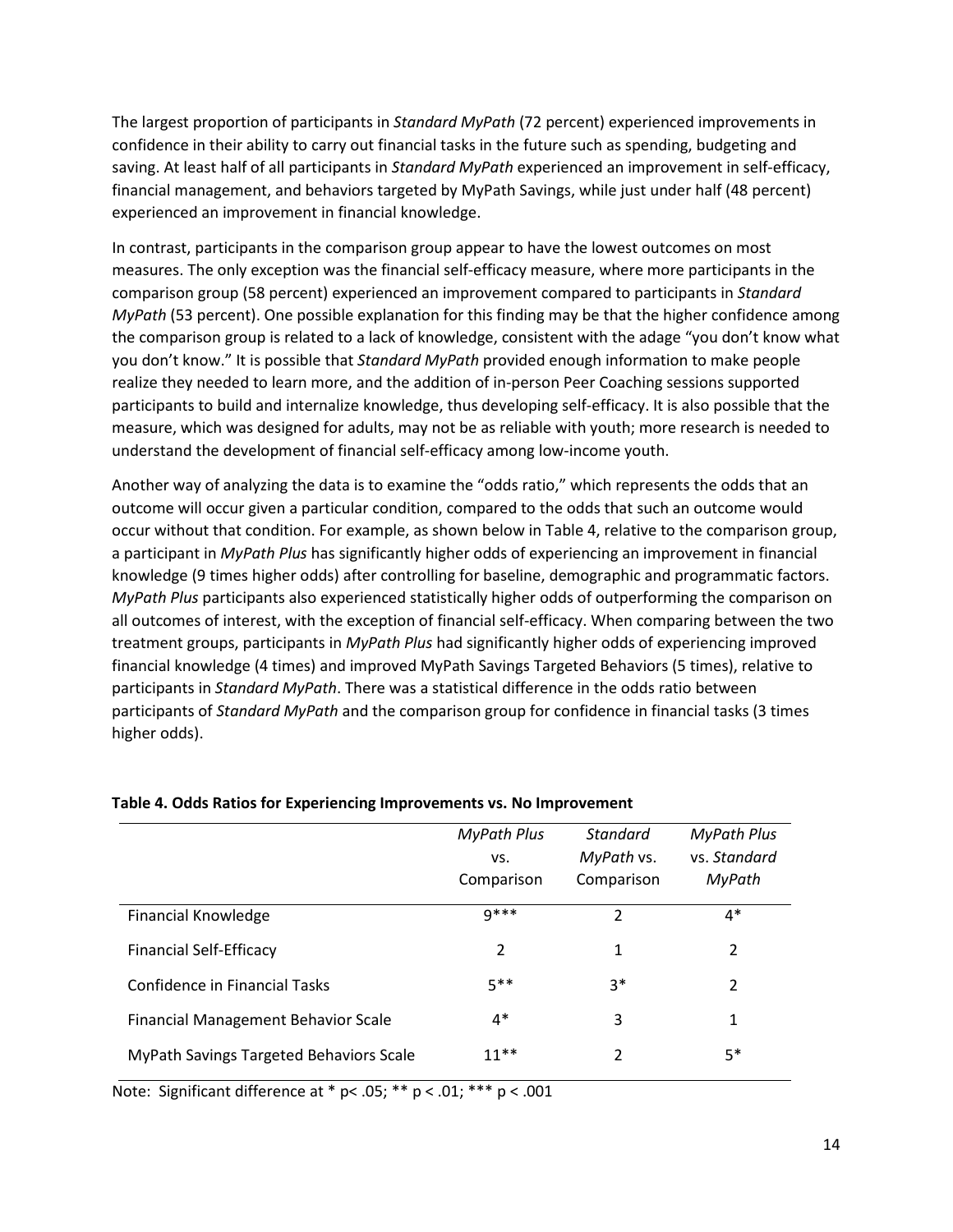In addition to looking at the odds of improvements, we also compared the mean levels on the various outcome measures at the end of the program across treatments, controlling for baseline, demographic, and programmatic factors. Participants in *MyPath Plus* had significantly higher scores, ranging from 7 percent (financial self-efficacy and confidence in financial tasks) to 16 percent (Financial Behaviors Measure), on all outcome measures, relative to the comparison group (see Table 5). Participants in *MyPath Plus* also had higher scores than participants in *Standard MyPath* on the Financial Knowledge, Financial Self-Efficacy and MyPath Savings Targeted Behaviors Scales. Participants in *Standard MyPath* had higher scores than participants in the comparison group only on the MyPath Savings Targeted Behaviors Scale (7 percent higher).

|                                                | <b>MyPath Plus</b><br>VS. | <b>Standard</b><br>MyPath vs. | <b>MyPath Plus</b><br>ys. Standard |
|------------------------------------------------|---------------------------|-------------------------------|------------------------------------|
|                                                | Comparison                | Comparison                    | MyPath                             |
| <b>Financial Knowledge</b>                     | $13***$                   | 4                             | $8*$                               |
| <b>Financial Self-Efficacy</b>                 | $7**$                     | $\mathcal{P}$                 | $5^{\dagger}$                      |
| Confidence in Financial Tasks                  | $7*$                      | 3                             | 5                                  |
| <b>Financial Management Behavior Scale</b>     | g*                        | 5                             | 3                                  |
| <b>MyPath Savings Targeted Behaviors Scale</b> | $16***$                   | 7†                            | g*                                 |

#### **Table 5. Percentage Difference on the Outcome Measures**

Note: Significant difference at \* p< .05; \*\* p < .01; \*\*\* p < .001; † p < .10

Overall, the results suggest that participants in *MyPath Plus* had not only the greatest likelihood of improvement across measures, but also the greatest magnitude of improvement. In addition, the results suggest that participants in *Standard MyPath* have better outcomes than the comparison group, albeit at statistically non-significant levels. Demographic factors such as age, gender, race, and household welfare receipt were not significantly associated with the odds of experiencing an improvement in the various outcome measures, suggesting that MyPath Savings may be an effective intervention for a diverse range of participants.

The absence of statistically significant differences between the means of MyPath Savings ("MyPath Savings") and the Comparison condition could be due to insufficient power of the tests arising from small sample sizes in the analyses, rather than a real absence of effect. More research with larger sample sizes is therefore needed.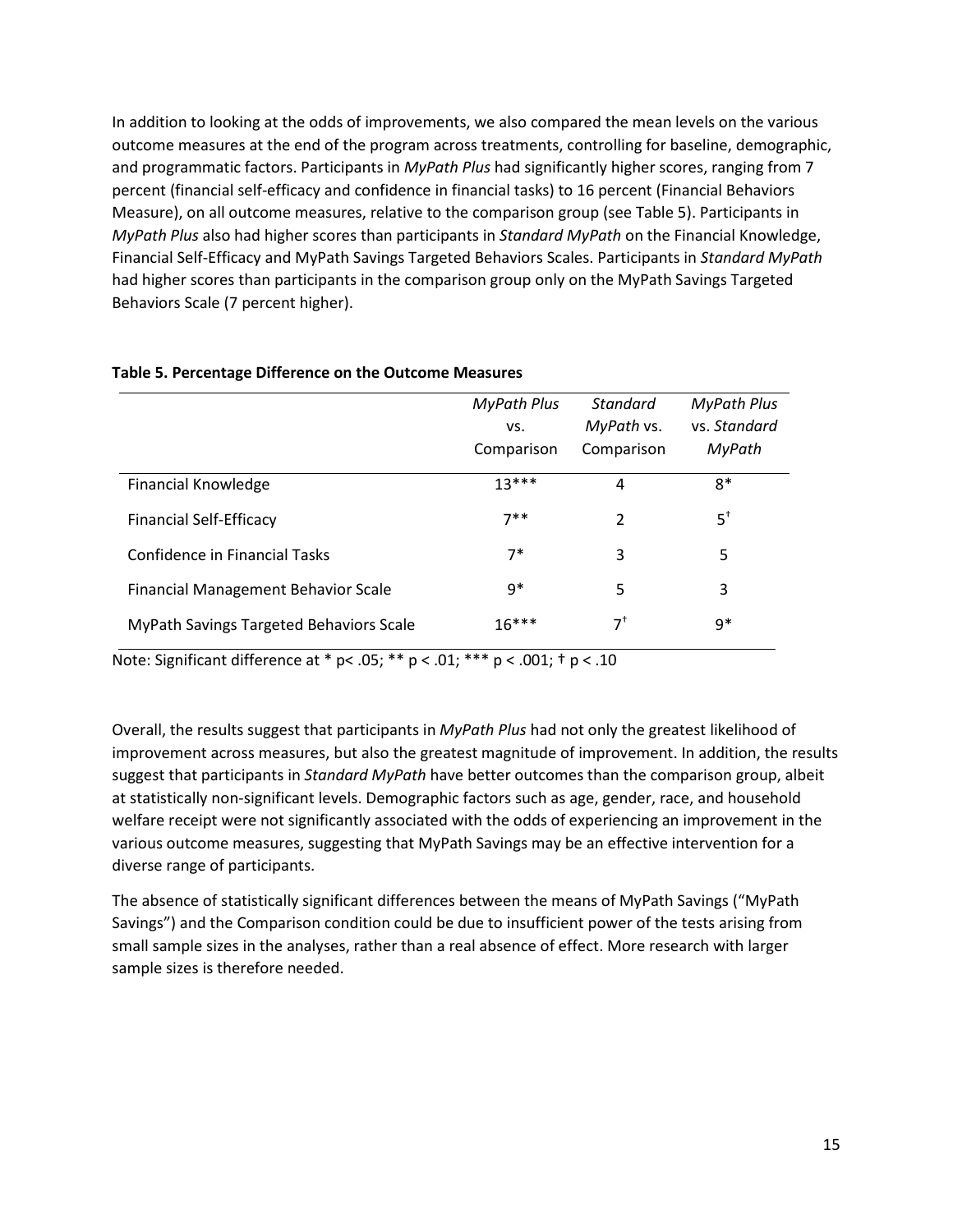## <span id="page-17-0"></span>Lessons for Practice

#### **Lesson 1: A more scalable model using peer coaches can improve financial capability**

The new adapted MyPath Savings model sought to retain the power of peers that was so influential in the program pilot, while balancing the desire for scale. In the original model from 2011-2012, "peer trainers" delivered all financial education content in person over the course of 4.5 hours of workshops, and after receiving many hours of training. In the current model, some of the more technical financial information content was delivered through MyPath Online, which was designed with youth. In addition, the "peer trainers" were replaced by "peer coaches," who were trained to facilitate discussions and activities designed to reinforce the app content and motivate participants to realize their goals. Guided by their Peer Coaches, youth shared tips, reflections on how they were using what they learned online in their day-to-day lives, new strategies, and "fails." The existing trust and relationships among youth produced a comfortable environment that enabled coach-led conversations in which participants felt supported, engaged, and held accountable. This peer-facilitated session can be thought of as "group coaching," and is a more cost-effective and efficient approach that retains the power of peers. These results demonstrate that in just 2-3 hours of program dedicated to financial capability interventions, the MyPath Savings model produces robust financial capability outcomes. As described earlier, nearly all participants bank, save, and have high levels of engagement with program elements. In addition, participants in the *MyPath Standard* condition have statistically significantly higher odds of increasing confidence on financial tasks and improving MyPath Savings Targeted behaviors. With an additional 2 hours of program time for incorporating peer coaching, we observe statistically significantly higher odds of improving on financial knowledge and self-efficacy measures as well. This indicates that the less resource-intensive mode of delivering financial education is associated with positive financial capability outcomes. Further, as participants in the comparison condition experienced decreases in many scores this indicates that youth participating in workforce development programs without MyPath Savings interventions are worse off on many financial capability indicators, highlighting the need for these programs.

#### **Lesson 2: Strategies must blend in-person and online approaches**

Growing interest in the use of technology has led to the development of a number of apps, games, and websites that deliver financial education content. While there is some data on engagement and financial knowledge outcomes, there is scant evidence that these technology-based solutions improve behavioral outcomes. MyPath Online was designed as a complement to the in-person orientation, where youth are introduced to the program, and supported to set a personal savings goal and sign a MyPath Contract. The key distinguishing factor of MyPath Online, compared to other virtual financial education platforms, is that youth engage in hands-on activities focused on their own money and spending, rather than in the abstract. Participants completed the three MyPath Online modules at rates higher than anticipated, with 72 percent of participants enrolling and 64 percent completing all three modules. Youth spent an average of 45 minutes using MyPath Online. Some youth reported sharing MyPath Online with friends and parents, in particular the Expense Tracker, which produced "aha" moments about how they were using their money and what they could save by reducing some regular expenses. Blending online activities with in-person peer coach-led modules appeared to bolster outcomes, suggesting the peer-topeer sessions offer an opportunity to reflect upon and reinforce what was learned online. We find that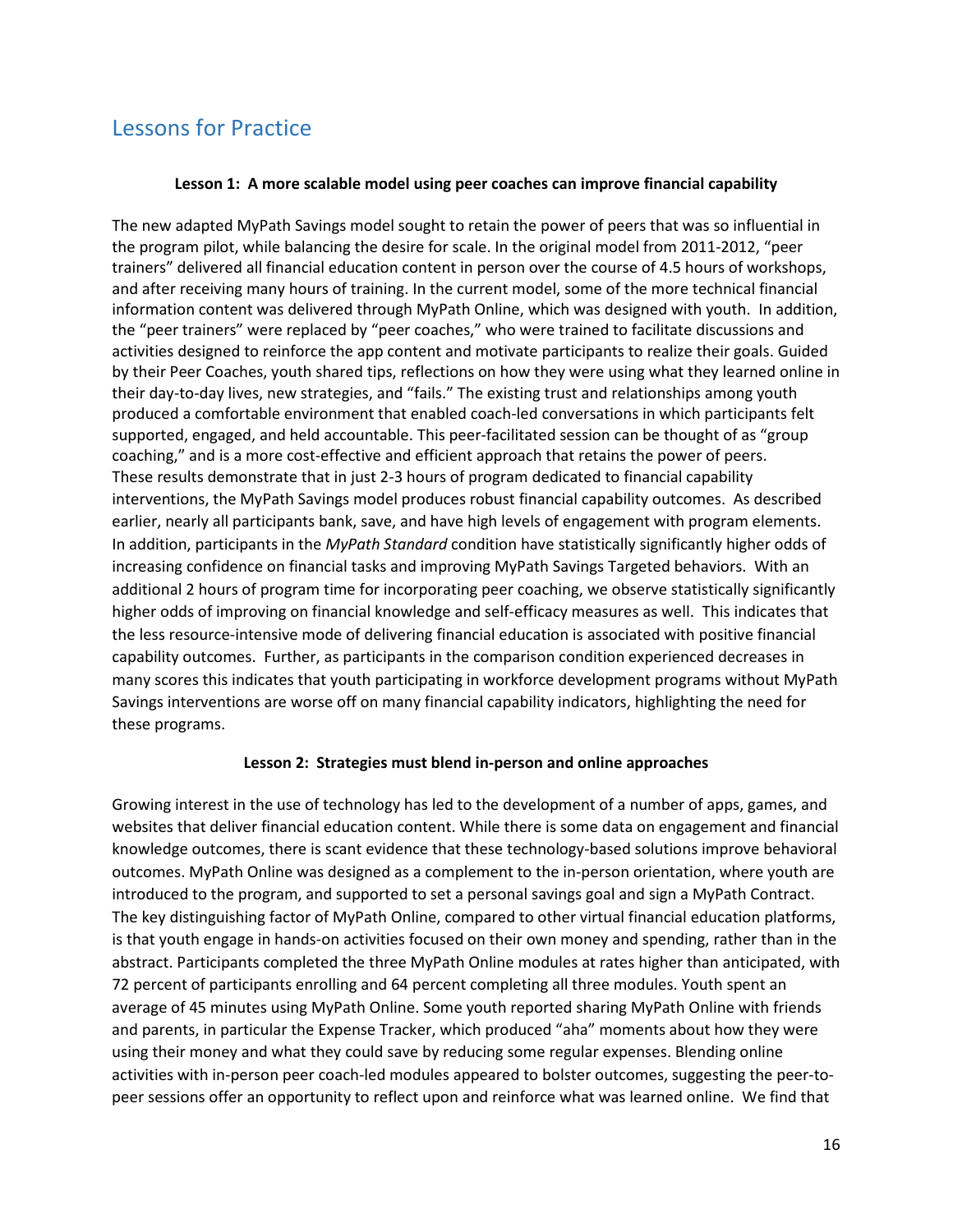participants' financial capability is built through smart use of blended technology approaches, and further strengthened when they receive support and feedback from in-person discussions about their progress in applying what they have learned.

#### **Lesson 3: Support and well-designed products are needed to help low-income young people bank and save**

This research demonstrates that low-income young people bank and save when provided the right supports. Participants in the study came from low-income households living in one of the most expensive cities in the country. They also came from families that had limited or negative experience with the banking system. The MyPath Savings Orientation session addresses these barriers and the entirety of the program was designed to meet these youth "where they are," resulting in take-up rates of nearly 100 percent. The results show that young people from extremely low-income families, or those living on their own, can and do save when presented with the opportunity. They may be saving a small amount, even just the amount they would have paid in fees to a check casher, but establishing that habit leads to powerful development outcomes, builds assets over time, and connects them to a mainstream financial institution. We attribute this strong outcome to the program's intentional design and high level of youth engagement. For example, after working with youth to set a realistic savings goal for themselves, MyPath Savings encourages them to use direct deposit and to auto-split each paycheck into their two accounts (the basic savings account and the time-restricted savings account). This "set it and forget it" approach means the deposit to the restricted savings account comes out automatically; youth are not deciding each paycheck whether to save or not.

#### **Lesson 4: Financial Products and Program Enrollment Must be Fully Integrated into Workforce Programs**

Nearly 100 percent of participants enrolled in accounts through MyPath Savings, including a restricted MyPath savings account and a transactional or "spending" account. This high take-up rate was achieved through the intentional design of the enrollment process and financial product offering that eliminates barriers typically encountered by youth, in particular the requirements for a minimum balance and ID and address verification. While there has been interest in the field in account features, it isn't enough to modify products to make them safe and affordable for youth; the enrollment requirements need to be adjusted for youth to make the products accessible. For example, MyPath used its Youth Banking Standards with its financial institution partner Self-Help Federal Credit Union to adjust the design of their products; the minimum balance to open the account was set at \$5 and the credit union accepted School IDs as an acceptable alternative to a government-issued ID.

Equally important is facilitated access, or integrating the account-opening into the workforce program enrollment, in order to ensure strong take-up rates. Nonprofit partners integrated account application paperwork into their program enrollment and orientation process to make account-opening feel like part of the program itself. The facilitated account-opening makes banking, direct deposit and saving part of the employment experience for young people participating in workforce programs.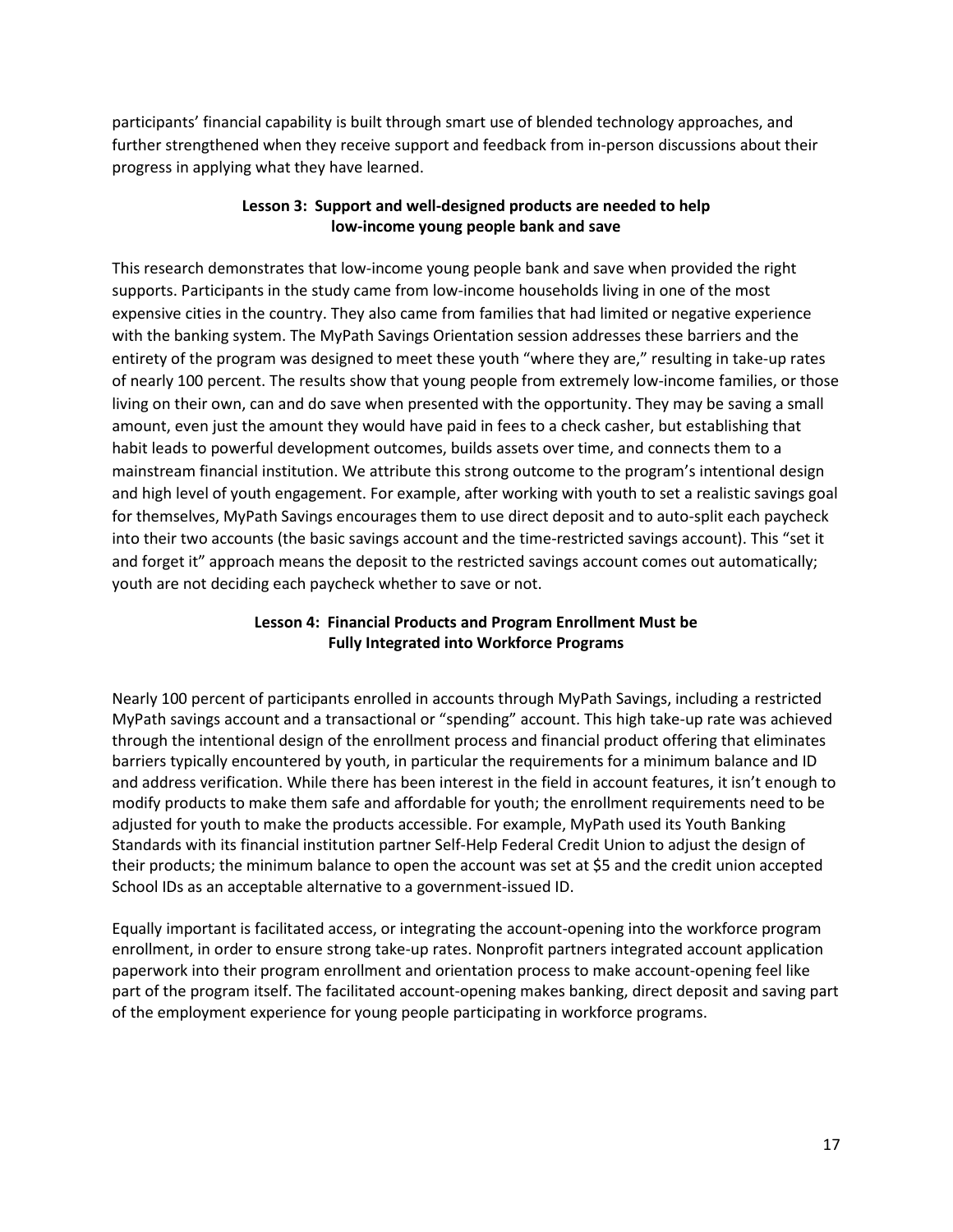#### **Lesson 5: Workforce Systems Are Strategic Delivery Channels and Require Different Financial Curricula than Those Designed for Classrooms**

Much of the existing financial education curricula have been developed for teachers to deliver in classroom settings. They are lengthy and often include several modules and hours of content. While school-based programs reach most young people and are efficient delivery channels, there is limited evidence of their effectiveness. In contrast, workforce systems may have less reach than classrooms, but have the advantage of engaging youth with financial curricula that is particularly timely and relevant, and more likely to "stick." However, given the ways most youth workforce programs operate, there is little time available to devote to financial curricula. MyPath Savings adapted the content to the needs of the workforce setting, designing a shorter, targeted financial curriculum around specific decision points to influence financial behaviors.

MyPath developed a train-the-trainer program to prepare youth workforce program staff, who are often not comfortable or confident in their ability to deliver financial content. The training sought to prepare workforce program staff to deliver the MyPath Savings Orientation session, thus making the model more scalable. The Orientation includes a financial behavior self-assessment activity, introduction to financial products and personal savings goal-setting. The fidelity of implementation in both treatment groups was strong and produced powerful outcomes, suggesting the train-the-trainer was effective for the workforce staff audience and that the targeted curriculum effectively produced the desired outcomes.

#### **Lesson 6: Transforming Income into Savings Changes Youths Mindset**

The study reveals some powerful shifts in young people's mindset at the end of the program, once they have set and met a personal savings goal. Savings goals ranged in purpose from short- and mid-term goals like laptops, smartphones, and travel to long term goals such as cars and college. Many of the youth saving for a particular item decided to forgo the purchase and keep their savings, or used only a portion of their savings in order to keep some money in their account. They reported that having savings makes them feel powerful and they often became evangelists for saving among their friends and families. Participants also reported significant improvements in self-confidence, self-efficacy and in their future outlook at the close of the program. Taking control over their finances offers youth a sense of control over their lives, their ability to set and meet goals, making their future outlook more positive. This first savings accomplishment is critical; it shows youth, many of them first-time savers, that they can do it. This powerful mindset shift can be achieved at scale with broader integration of proven financial capability models into youth employment programs.

### <span id="page-19-0"></span>Next Steps: Moving to Scale

The study also reveals a number of opportunities for integrating financial capability into youth workforce systems at scale. This is especially timely as nonprofits and youth workforce systems begin to implement the Department of Labor's new WIOA financial literacy requirement.<sup>[1](#page-19-1)</sup>

<span id="page-19-1"></span> $\frac{1}{1}$ <sup>1</sup>For more information on the WIOA provision, see [https://www.doleta.gov/wioa/Docs/WIOA\\_YouthProgram\\_FactSheet.pdf](https://www.doleta.gov/wioa/Docs/WIOA_YouthProgram_FactSheet.pdf)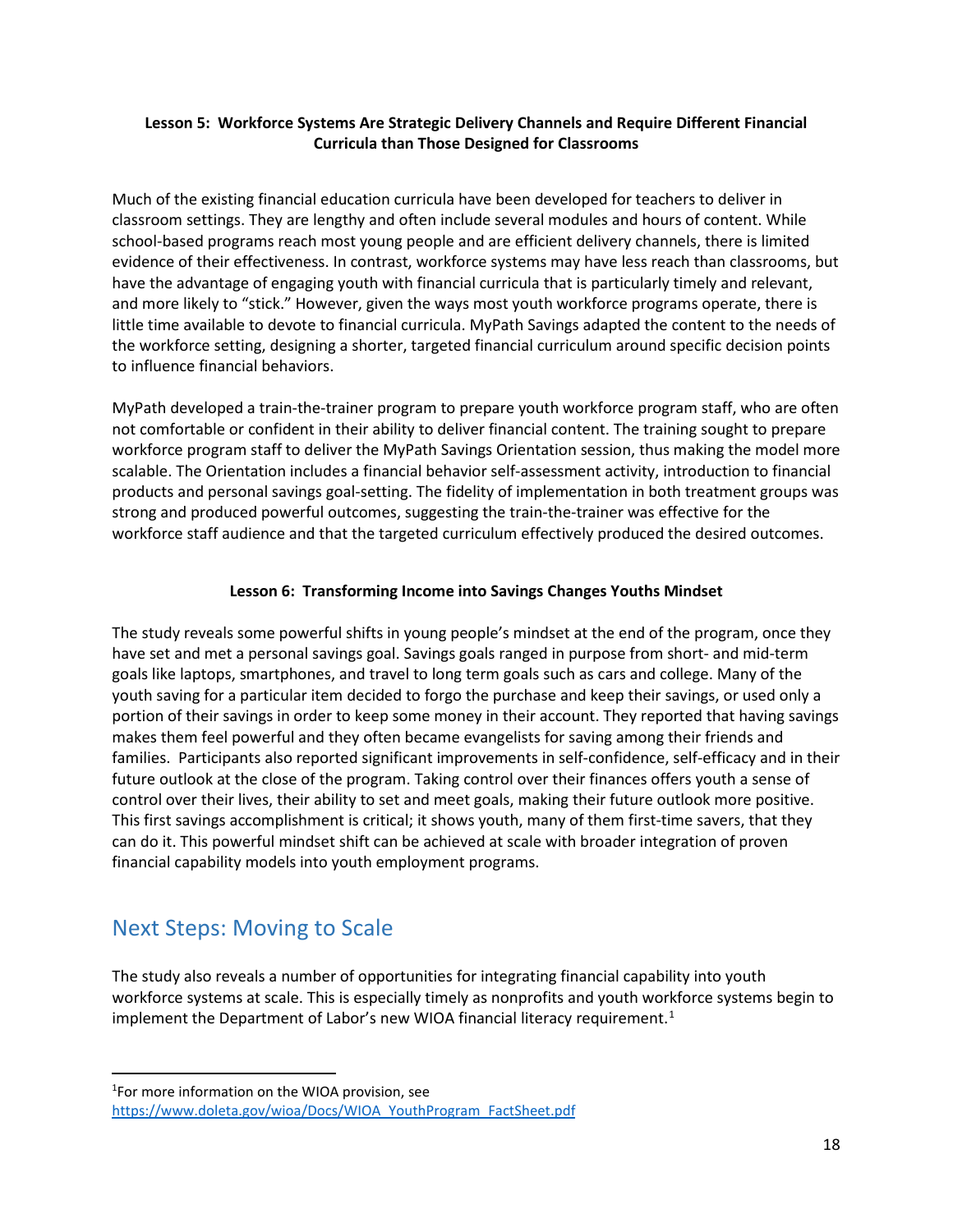#### **Share Effective Models and Technical Assistance Approaches with Nonprofits and Municipal Youth Workforce Systems**

As cities take on the integration of financial capability strategies into their municipally-funded youth workforce programs, they will need concrete tools and existing effective models to support their nonprofit partners with planning and implementation. Workforce providers need support shifting from a financial literacy approach to one that integrates financial capability strategies. In order to do this, leadership at multiple levels within a city needs support in program design, policy changes to support banking and saving, and effective training for line staff. Two things can support this. The first is to use tested and fully developed models and frameworks, such as MyPath Savings, rather than "re-creating the wheel." Second, technology can be used to make this approach more cost effective. Just as this research demonstrates that a blended approach of training for youth can be effective, we believe a blended approach of training and technical assistance for workforce staff has the potential to scale efforts. This step will make the integration of financial capability strategies both more efficient and more cost-effective for nonprofits and municipalities.

#### **Make Youth-Friendly Products More Available Across the Country**

MyPath's Youth Banking Standards were used to design the products and enrollment processes that effectively reduced barriers and resulted in high take-up rates for participants. The Standards can help advance the field's understanding about both the product features and the enrollment processes that work for youth and for financial institutions alike. The Standards can provide additional guidance around both savings and transactional accounts, increasing the availability of non-custodial accounts to minors. For example, MyPath worked with its financial institution partner to allow school IDs as an acceptable substitute for youth that did not have a government-issued ID.

#### **Identify Resources to Support Cities in Incorporating Effective Practice**

While there is interest and motivation, there are not yet resources available from the Department of Labor, nor in local city and county budgets, to support the integration of financial capability strategies into youth employment programs. Currently, it is largely philanthropic investments and the YES initiative through the CFPB to work with 24 cities on integrating youth financial capability efforts into youth workforce programs that are supporting existing efforts. Work must be done to identify public dollars to help cities boost the power of their youth employment systems by integrating financial capability.

#### **Engage Key Stakeholders to Advance Policies that Will Support Scale**

This paper offers concrete evidence about the design elements, practices and policies that work to produce banking, saving and financial capability outcomes among low-income working youth. Our nation's workforce system can be transformed into a platform for financial inclusion and upward mobility when the integration of such evidenced-based models is promoted and supported. It is important for key policymakers, philanthropists, local governments, Offices of Financial Empowerment, Centers for Financial Empowerment, financial institutions and regulators to become familiar with and align their resources to support the incorporation of effective practices.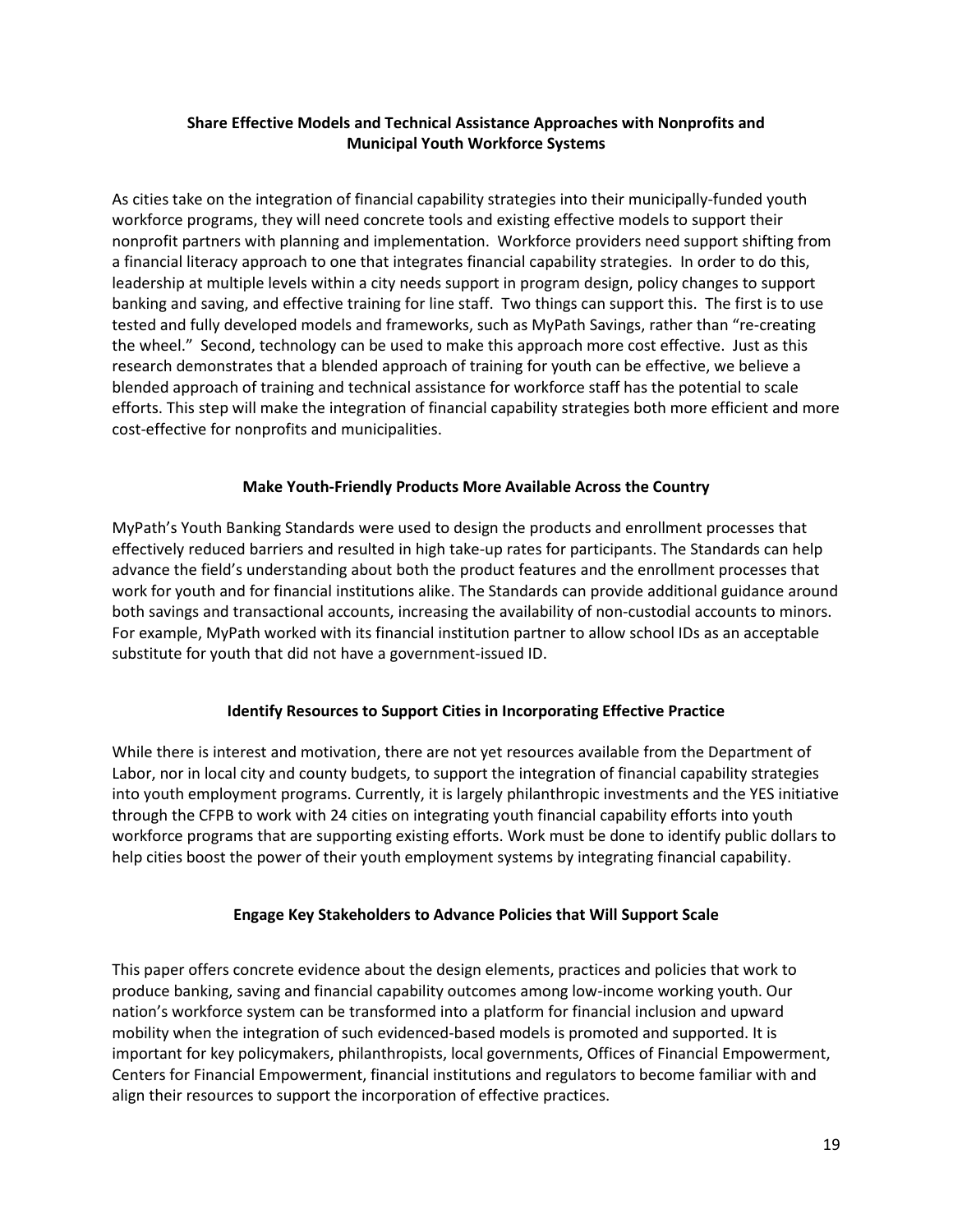## <span id="page-21-0"></span>**Conclusion**

The second iteration of MyPath Savings (from 2013-2015) was designed to explore whether a more scalable program design, with features such as online content delivery and an in-person peer "group coaching" session, could produce robust financial capability outcomes. This quasi-experimental study reveals that with thoughtful product and enrollment design, a lower-resource and less time-intensive version of MyPath Savings can effectively promote account opening, goal-setting, and regular saving. Almost all youth participants in MyPath Savings opened accounts in their own name and 100% of those with accounts saved some portion of their income, on average saving \$329 by the end of the program. In addition, the scalable design was associated with improvements across a range of financial capability outcomes, including financial knowledge, self-confidence in conducting financial tasks such as budgeting and spending, and financial behaviors such as considering needs vs. wants.

The study also points to a number of important lessons for the field as it considers the expansion of integrated financial capability services into youth workforce development settings. These include the effectiveness of peer "group coaching," the importance of blending online and in-person delivery, and the value of youth-centered supports and financial product and program enrollment design. In addition, the research supports the notion that financial capability efforts should not be one-size-fits-all; MyPath Savings focuses on youth workers and its program and product offerings are intentionally different from traditional school-based efforts. The new WIOA provision requiring the inclusion of financial education into youth workforce programs presents an important opportunity for leveraging the lessons learned from MyPath Savings to increase financial capability and put more youth, particularly those from lowincome families, on the path to financial well-being.

More work needs to be done to further test financial capability interventions such as MyPath Savings, including expansion into multiple geographies and program settings. In addition, further exploration of regulatory, policy, and practice implementation is required to address existing barriers and truly achieve scale in the delivery of integrated financial capability and workforce development services.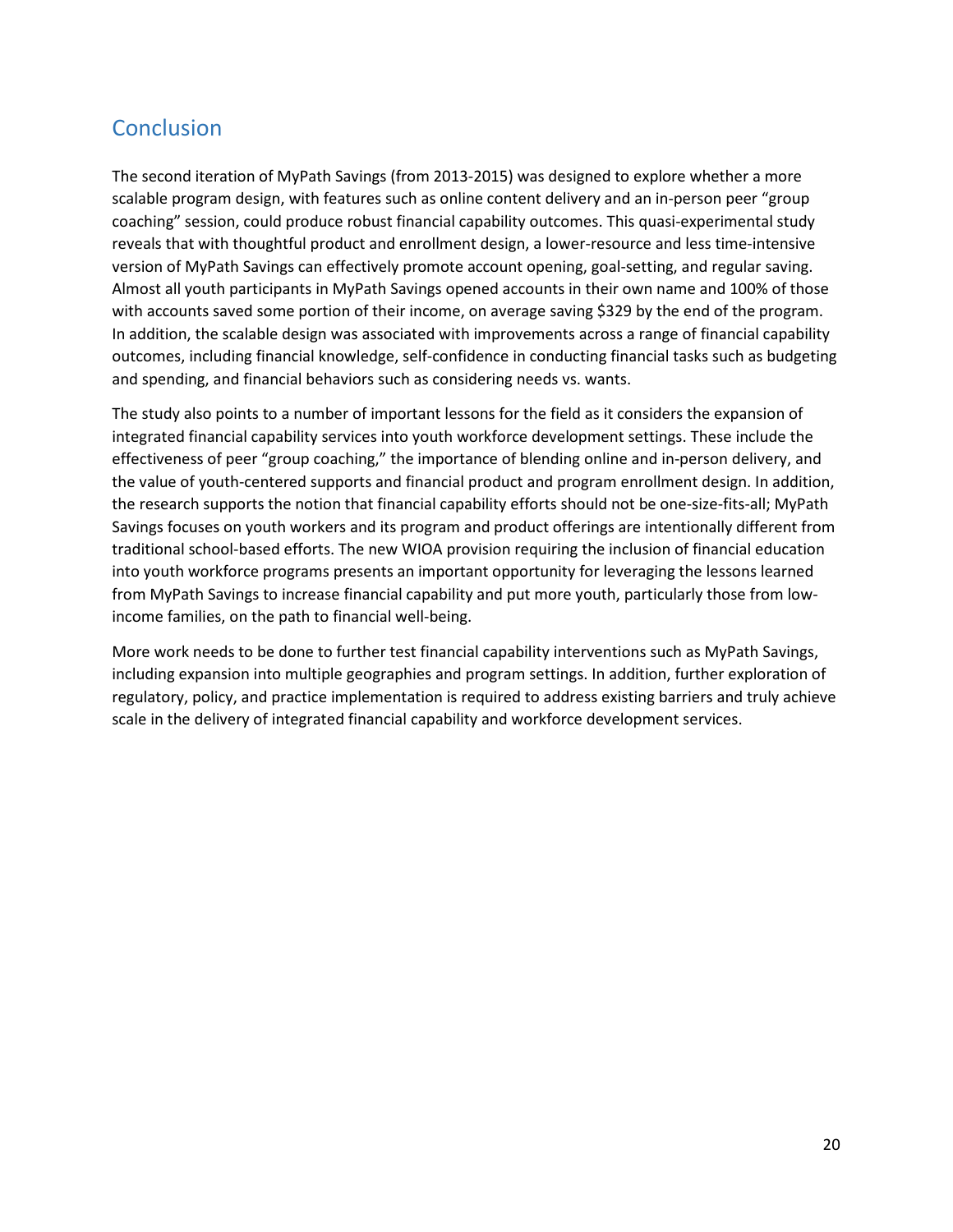## <span id="page-22-0"></span>Technical Appendix

This technical appendix provides more detail on the study design, methods and results presented in this paper*.* For discussion of findings, including a description of the model and lessons please see the main text.

#### **Research Questions and study design**

A quasi-experimental design with baseline and post-intervention data collection points was adopted for this study, with young people from different youth employment programs assigned to the Comparison condition, the Standard MyPath condition, or the MyPath Plus condition. The table below briefly describes the three conditions, for more detail see the main text.

| <b>Comparison Group</b>                               | <b>Standard MyPath</b>                                                                                                                                                                                                                                                    | <b>MyPath Plus Coaches</b>                                                                                                                                                                                                                                                                                                |
|-------------------------------------------------------|---------------------------------------------------------------------------------------------------------------------------------------------------------------------------------------------------------------------------------------------------------------------------|---------------------------------------------------------------------------------------------------------------------------------------------------------------------------------------------------------------------------------------------------------------------------------------------------------------------------|
| 1 hour workshop<br>on fringe<br>financial<br>products | 1 hour in-person<br>$\bullet$<br>workshop<br>Supported enrollment<br>$\bullet$<br>into two accounts<br>Direct deposit<br>$\bullet$<br>Support setting a<br>$\bullet$<br>personal savings goal<br>Three online, interactive<br>$\bullet$<br>financial education<br>modules | 1 hour in-person workshop<br>$\bullet$<br>Supported enrollment into<br>$\bullet$<br>two accounts<br>Direct deposit<br>$\bullet$<br>Support setting a personal<br>$\bullet$<br>savings goal<br>Three online, interactive<br>$\bullet$<br>financial education modules<br>2 hours of Peer-led Group<br>$\bullet$<br>Coaching |

The effects of the two variants of the MyPath Savings Model are examined with the following research questions:

- 1. Are the odds of experiencing an improvement on the various outcomes associated with membership in the different experimental conditions? and
- 2. Do the post-program status on the various outcomes differ significantly, based on membership in the different experimental conditions?

#### **Program and Participant Selection**

Agencies providing city-funded youth employment programs in the city of San Francisco between the summers of 2013 and 2015 were invited to submit an application stating their interest in participating in the MyPath Savings study. In the applications, basic information about the programs was provided, as well as a description of how the programs would align with, and benefit from, MyPath Savings. The applications were then evaluated for their fit with the purposes of this study, including meeting the criteria of providing at least 3 payments to youth, being willing to adopt direct deposit, and being willing to integrate the MyPath Savings program model into their workforce program design with fidelity to treatment protocols.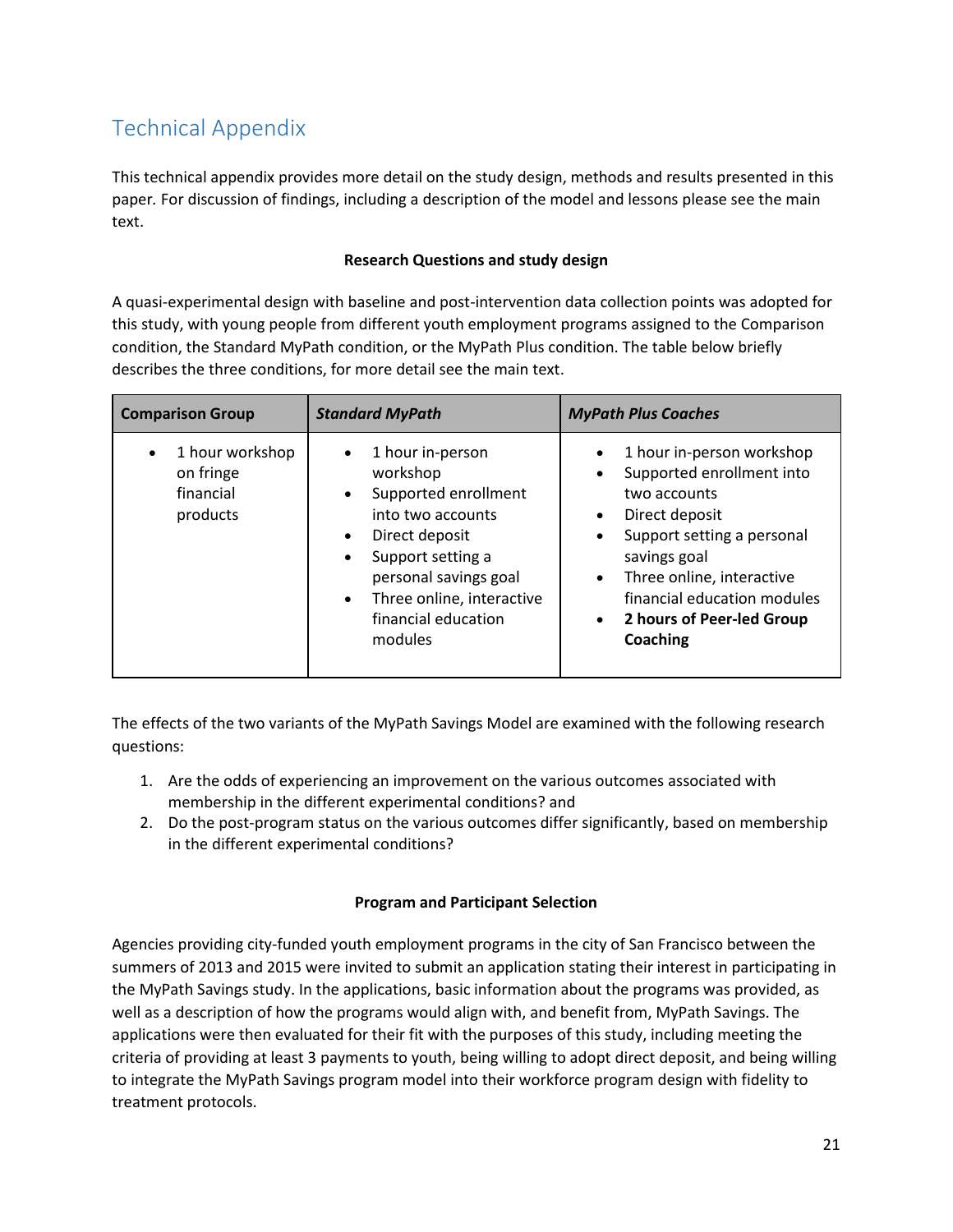A total of 10 agencies were eventually selected for participation in this study. These agencies all served young people ages 14 to 25 years old. Selected youth employment programs varied in length from 12 and 30 weeks. Of the 10 participating agencies, one had three cohorts of young people participating in the study, while two others each had two cohorts participating in the study. In other words, across the ten agencies, 14 cohorts of young people engaging in youth employment programs participated in this study. Cohorts were assigned to a treatment group by using projected enrollment data to match demographics and limit cross treatment contamination by sequencing from comparison group, to Standard MyPath, to MyPath Plus.

#### **Data Collection Protocol**

Data were collected from three sources: pre/post surveys; actual savings account deposit, withdrawal, and balance data; and administrative data. Survey data were collected via self-administered surveys that were completed by participants at the beginning of the youth employment programs, and again near the end of the programs. Savings data was collected through a data sharing agreement with the partner financial institution. This data allowed us to see information about actual account opening and balance data. This served as important overview of financial product adoption and use and is based on observable actions rather than self-reports. Finally, information about program enrollment, goal setting, and use of MyPath Online were collected through administrative data.

Data were collected from 375 participants over the course of this study. Savings, banking, and goal setting data was collected from 202 participants. In addition, 218 participants completed the surveys at both the baseline and the post-intervention data collection points ("included cases") (see Table 1 in the main text). Baseline survey data was missing for 21 participants, and post-intervention survey data was missing for an additional 136 participants. These participants with missing data ("excluded cases") were excluded from the final analyses.

Across the experimental conditions, between 36 percent and 46 of participants had missing data at one of the two survey data collection points. No significant difference was observed across the experimental conditions  $(\chi^2(2) = 2.09, p = 0.352)$ . However, significant associations between whether or not a participant was included in the study and a number of indicators were observed. A significantly higher proportion of excluded cases (83 percent) were from households with incomes less than \$34,200 compared to the included cases (63 percent;  $(\chi^2(3) = 13.133, p = .004)$ . The excluded cases (55 percent) were also more likely to be 18 years of age or older, compared to the included cases (25 percent;  $(\chi^2(1)$  = 35.125, *p* =.000). Finally, there were more participants who self-identified as Black (38 percent vs 19 percent) and fewer who self-identified as Asian/Pacific Islander (12 percent vs 35 percent) among the excluded cases, compared to the included cases  $(\chi^2(3) = 25.68, p = .000)$ . No significant associations were observed on the other demographic and baseline participant characteristics.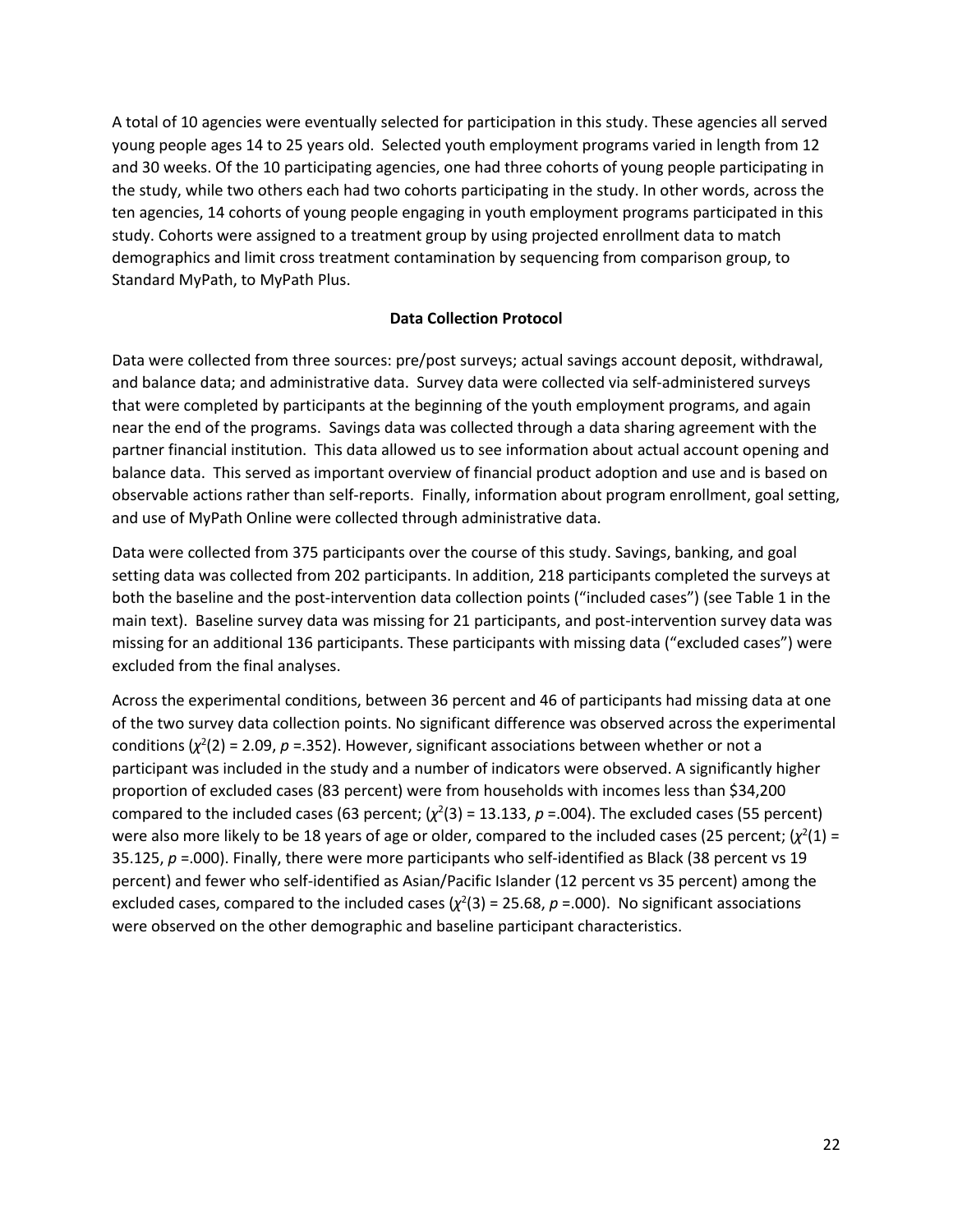#### **Measures**

#### Socio-economic and Demographic Indicators

*Race and Ethnicity*. Participants self-identified as being White, African-American, Hispanic, Native-American, Asian / Pacific Islander, multiracial, or others. As only 13 percent of participants self-identified as white, Native-American, multiracial or others, they were re-categorized as "others" for the purposes of analysis.

*Household income*. Participant household income was measured as an ordinal variable, with "less than \$34,200" as the lowest response category, and "\$91,201 or greater" as the highest response category. As between 32 and 52 percent of participants in the experimental conditions did not have valid data on this measure, the household income measure was not used in the analysis.

*Public Benefits Receipt.* Participants indicated whether their households were receiving any government assistance such as the Temporary Assistance for Needy Families (TANF), Supplemental Nutrition Assistance Program (SNAP or Food Stamps), Supplemental Security Income (SSI), General Assistance, MediCal or Public Housing. A dichotomous variable reflecting the participant's public benefits receipt was then created, with "1" indicating the household receiving one or more forms of public benefits.

*Age*. Based on the age requirements for participation in the various youth employment programs, a dichotomous age variable was created, with "1" indicating that the participant was younger than 18 years of age.

*Use of Fringe Financial Services*. Participants indicated if they had ever used alternative (or fringe) financial services, such as check cashers, payday loans, pawnshops or taken cash advances from their credit cards. A dichotomous variable was created for this indicator, with "1" indicating the participant had use one or more fringe financial products or services previously.

#### Banking

A dichotomous variable was created to indicate whether or not the participant opened two savings accounts at the partner Financial Institution through MyPath Savings.

#### Saving

Savings information was collected from administrative data provided by Self-Help Credit Union, the partner financial institution where the savings accounts are held. The savings measure is calculated based on the participant's closing balances in the restricted savings accounts at the conclusion of the youth employment programs.

#### Goal Setting

Participants in the Mypath Savings treatment conditions are encouraged to set for themselves a savings goal during the orientation session through entering into a "savings contract" where they commit to saving a portion of their income. A dichotomous variable was created to indicate if the participant created a savings contract. A second variable was also created to reflect the percent of income that the participant has set aside to be direct deposited into their savings account at each pay period.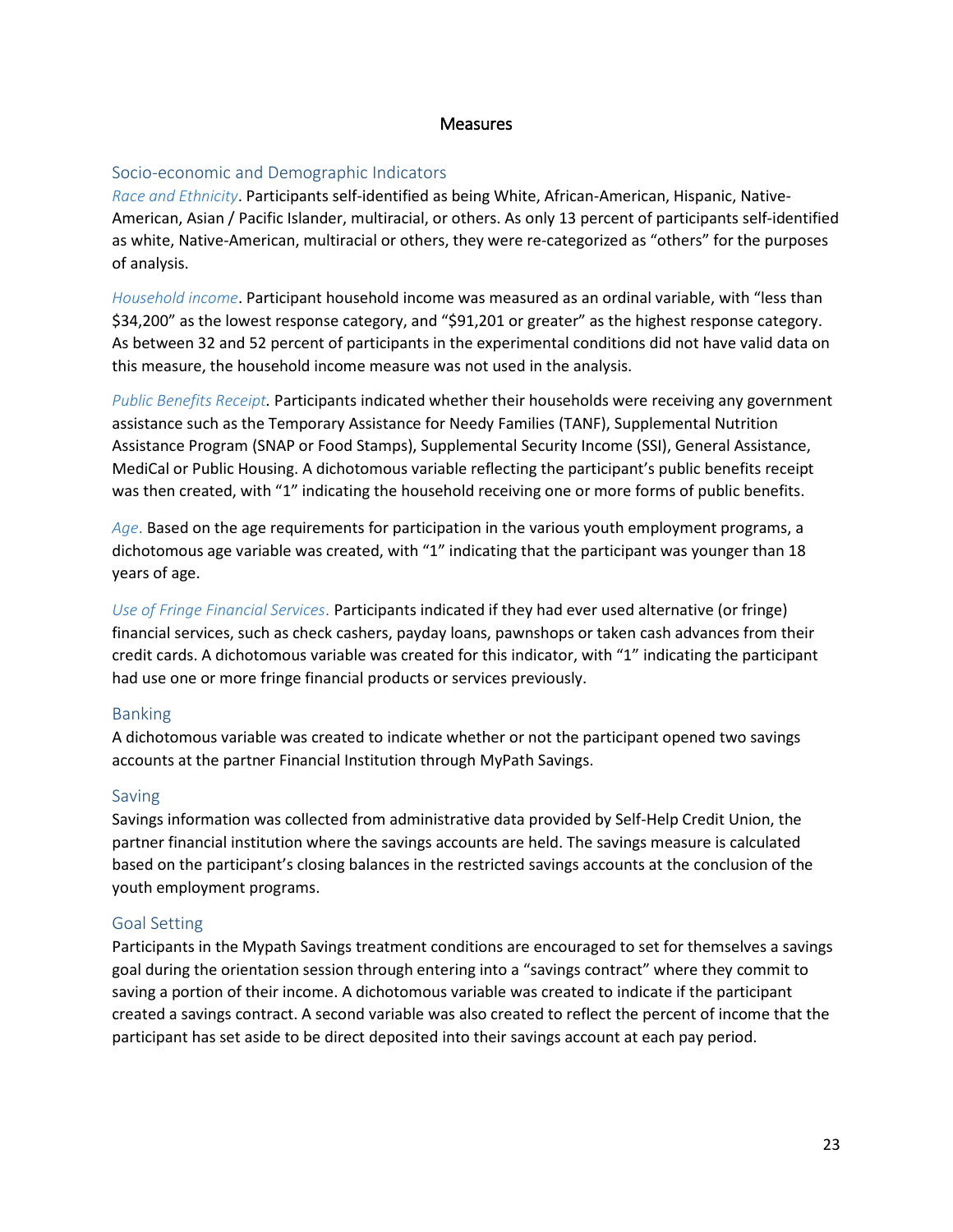#### Technology Engagement

Participant's level of engagement with MyPath Online is measured by the number of sessions that had been completed. A dichotomous variable was then created to reflect whether or not participants had completed at least one session, and a second dichotomous variable indicated whether or not they had completed all three sessions of MyPath Online respectively. Completion of the program means that a youth has adopted three money management behaviors and has: tracked their expenses, created a budget, and revised their budget to support saving.

#### Financial Knowledge

The financial knowledge of participants was assessed with a 12-item multiple choice quiz on core financial concepts that was created for this study. The quiz covered topics that were directly covered in the in-person orientation session, in MyPath Online, or peer reflection sessions.

#### Confidence in Financial Tasks

To assess confidence in completing financial tasks, participants were asked, on a 5-point Likert scale, how confident are they about their ability to do each of the following well in the future: i) spend their money; ii) budget their money; and iii) save their money. The options are "1. Not sure at all" to "5-Very sure". These items were adapted from the 2010 Junior Achievement / Allstate Foundation "Teens and Personal Finance" survey (Junior Achievement, 2010). A composite measure comprising these three indicators was created and used in the analyses.

#### Financial Self Efficacy

Participant's overall financial self-efficacy was measured using the 6-item Financial Self-Efficacy Scale (Lown, 2011) in which participants rated on a 4-point Likert scale the extent to which they agree with statements such as "It is challenging to make progress toward my financial goals." This scale has an alpha reliability of .76, and has demonstrated criterion-related and construct validity. To increase the applicability and relevance of the scale to youth, the item "I worry about running out of money in retirement" in the original scale was modified to "I worry about having enough money for my future."

#### MyPath Savings Targeted Behaviors Scale

In addition to the FMBS, this scale measures core financial behaviors covered in the MyPath Savings Program. Participants were asked to rate the frequency, on the same 4-point Likert scale, to which they carried out the following: "Tracked how you spend your money"; "Used a person budget to plan how you spend money" and "Asked yourself if it is a need or a want before making a purchase". These are three financial management behaviors that MyPath Online addresses, and are combined into a single MyPath Financial Behaviors Measure. These are the behaviors youth are actually adopting through the MyPath Savings program and best describe behaviors supported through this program. These selfreports are in addition to actual savings, banking, and goal achievement behaviors, as described above.

#### Financial Management Behaviors Scale (FMBS)

The frequency with which participants carry out healthy financial behaviors is assessed using the Financial Management Behavior Scale (FMBS) on a 4-point Likert scale, from "1. Never" to "4 – Always". This 11-item FMBS has high reliability, with a Cronbach's Alpha of .89, and demonstrated criterion validity (Dew & Xiao, 2011). Examples of financial behaviors in the scale are "Comparison shopped when purchasing a product or service" and "Began or maintained an emergency savings fund." This scale measures a wider range of additional financial behaviors not explicitly covered by the program, but are related.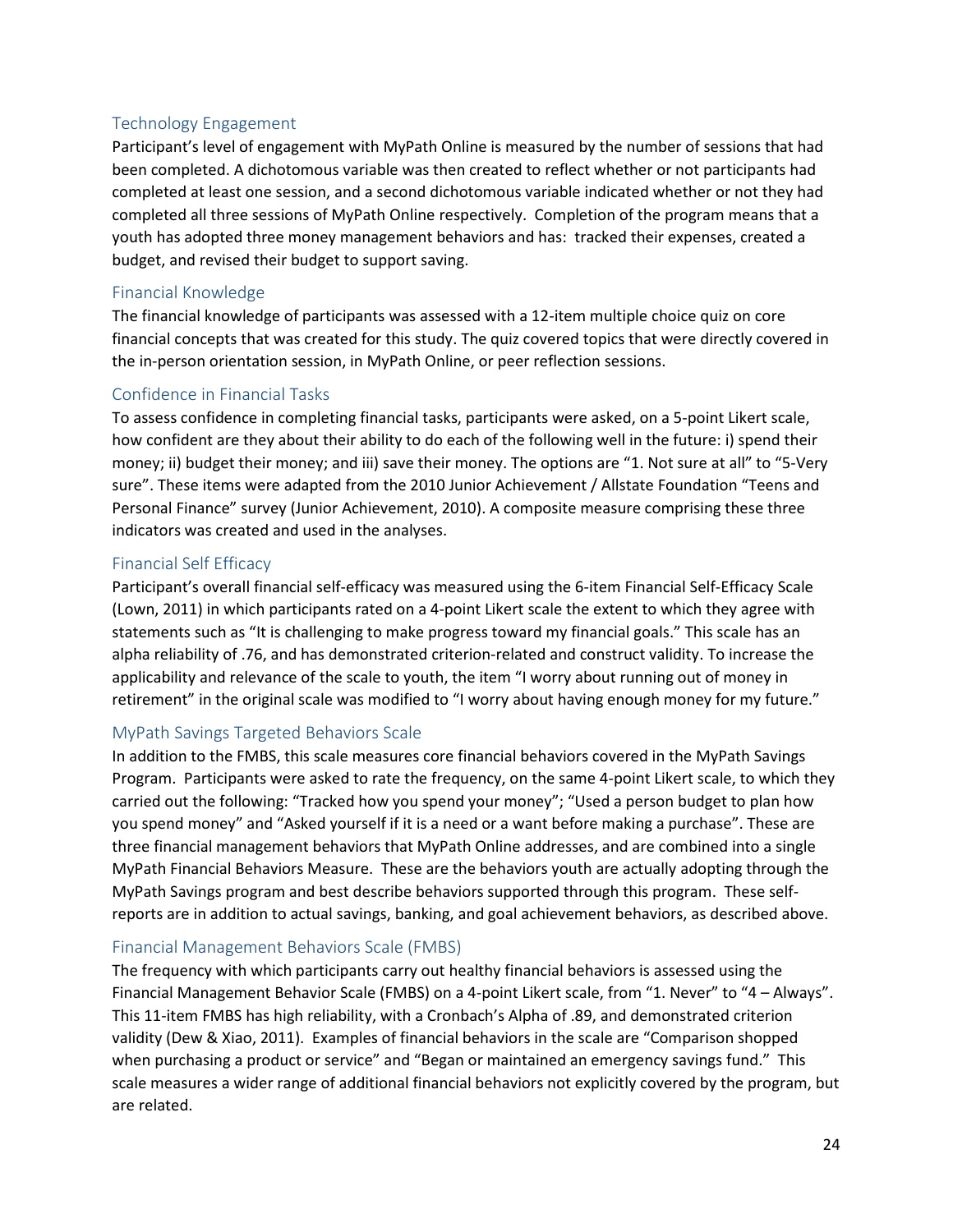#### Data Analysis Framework and Overall Results

We examined the financial capability effects of MyPath Savings from a number of perspectives. First, we compared saving, banking, goal setting and engagement data across the two MyPath Savings groups (see tables 2 and 3 in the main text). Then, we compared the effects of MyPath Savings on knowledge, attitudes and behaviors by evaluating whether the proportions of participants experiencing an improvement, a decline, or no change for each survey measure were different across the different experimental conditions (see Figure 1 in main text).

In addition, we performed logistic regressions to examine if membership in the different experimental conditions is associated with different odds of experiencing an improvement in the various outcome measures, while controlling for demographic, program, and baseline characteristics. This allows us to see whether the observed outcomes were likely to have been from the intervention or other characteristics of the individuals in the study (see table 4 in main text). The full models and results of the regression analyses are presented i[n Table A1.](#page-26-0)

|                                | Financial | Financial | Confidence   | Financial       | MyPath           |
|--------------------------------|-----------|-----------|--------------|-----------------|------------------|
|                                | Knowledge | Self-     | in Financial | Management      | Targeted         |
|                                |           | Efficacy  | <b>Tasks</b> | <b>Behavior</b> | <b>Behaviors</b> |
| Model Chi-Square               | 66.79***  | 44.1 ***  | 27.95*       | 83.59***        | 100.54***        |
| Nagelkerke R Square            | 0.425     | 0.303     | 0.215        | 0.523           | 0.593            |
|                                |           |           |              |                 |                  |
|                                | Exp(B)    | Exp(B)    | Exp(B)       | Exp(B)          | Exp(B)           |
| Younger than 18 ys old         | 1.16      | 0.52      | 0.90         | 0.46            | 1.90             |
| Household receiving public     |           |           |              |                 |                  |
| benefits                       | 1.14      | 0.90      | 0.59         | 0.53            | $0.21**$         |
| Female v Male                  | 0.99      | 0.74      | 0.89         | 1.79            | 0.73             |
| Black v Asian/Pacific Islander |           |           |              |                 |                  |
| (AAPI)                         | 0.62      | 0.38#     | 0.64         | 0.47            | 0.70             |
| Latino v AAPI                  | 0.69      | 0.71      | 1.08         | 0.32            | 1.01             |
| Others v AAPI                  | 0.86      | 0.68      | 1.25         | 0.77            | 0.54             |
| Length of program              | 0.99      | 0.99      | 1.02         | 0.98            | 0.99             |
| No prior fringe service use    | $3.5***$  | 2.02      | 1.49         | 0.53            | 0.82             |
| Received financial education   | 0.43      | 0.60      | 0.96         | 1.13            | $0.33*$          |
| <b>Mission SF alumnus</b>      | $4.85*$   | 1.63      | 1.71         | 3.18            | 1.00             |
| Worked for pay in the past     | 0.72      | 1.40      | 0.61         | 0.87            | 2.46#            |
| <b>Baseline Score</b>          | 0.00      | 0.13      | $2.02**$     | 0.09            | 0.08             |
| MyPath Std v Comparison        | 2.30      | 0.89      | $2.97*$      | 2.68            | 2.25             |
| MyPath Plus v Comparison       | $9.0***$  | 2.12      | 4.98**       | $3.85*$         | 11.80**          |
| MyPath Plus v MyPath Std       | $3.9*$    | 2.38      | 1.68         | 1.44            | $5.26*$          |

#### <span id="page-26-0"></span>**Table A1. Summary of Logistic Regression Results by Outcome Measures**

Note: Significant at # *p* < .10; \* *p* < .05; \*\* *p* < .01; \*\*\* *p* < .001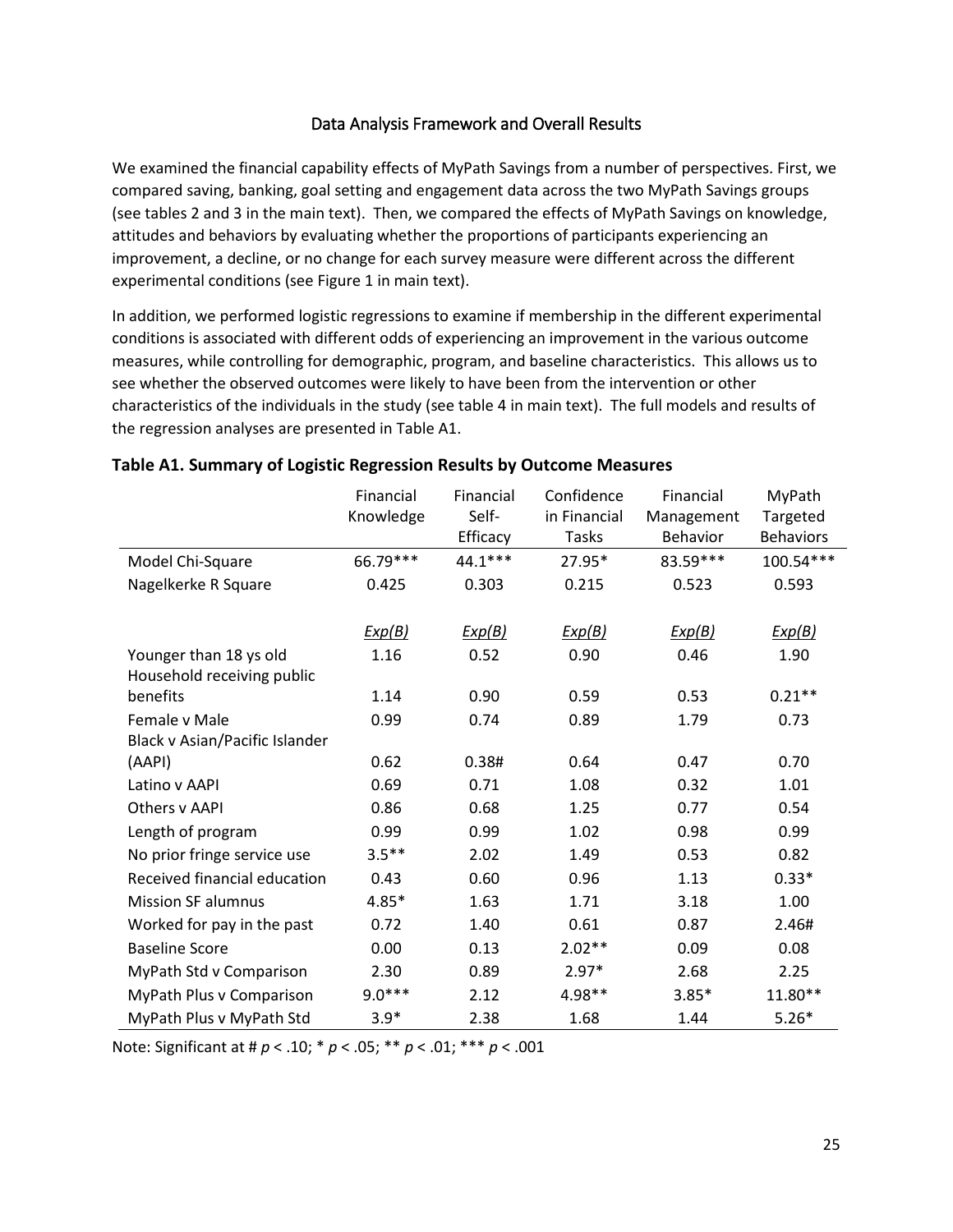Finally, using a series of stepwise linear regressions, we regressed the post-intervention outcomes of interest on experimental condition, controlling for demographic, program, and baseline conditions. This allows us to explore how the outcomes of interest changed over the course of the program, and test the effects of the different treatments (see table 5 in the main text). By including only experimental condition in the last step of the of the stepwise regression model, the effect sizes of treatment for each outcome are also estimated. As can be seen from the Table A2, MyPath Savings accounts for between 2% to 8% of the variation we see in the outcome measures. This suggests that MyPath Savings has small to medium effect sizes on the outcomes of interest in this study. The summary of the results is presented in [Table A2.](#page-27-0)

|                                |                  | Financial  | Confidence   | Financial  | MyPath           |
|--------------------------------|------------------|------------|--------------|------------|------------------|
|                                | Financial        | Self-      | in Financial | Managemen  | Targeted         |
|                                | Knowledge        | Efficacy   | <b>Tasks</b> | t Behavior | <b>Behaviors</b> |
| Model F                        | $10.01***$       | $6.2***$   | $3.04***$    | $3.34***$  | 4.062***         |
| Model R2                       | 0.45             | 0.34       | 0.201        | 0.219      | 0.255            |
| R2 change with addition of     |                  |            |              |            |                  |
| treatment                      | $0.042**$        | $.03*$     | .025#        | $.03*$     | $.081***$        |
|                                |                  |            |              |            |                  |
|                                | $\boldsymbol{b}$ | b          | b            | b          | b                |
| (Constant)                     | 0.227            | 1.609      | 2.566        | 1.761      | 1.993            |
| Younger than 18 ys old         | 0.012            | 0.177#     | 0.129        | 0.126      | 0.155            |
| Household receiving public     |                  |            |              |            |                  |
| benefits                       | $-0.016$         | $-0.077$   | $-0.021$     | $-0.005$   | 0.069            |
| Female v Male                  | $-0.005$         | $-0.039$   | $-0.003$     | $-0.065$   | 0.027            |
| Black v Asian/Pacific Islander |                  |            |              |            |                  |
| (AAPI)                         | $-0.019$         | 0.026      | $-0.03$      | $-0.096$   | 0.023            |
| Latino v AAPI                  | 0.007            | 0.023      | 0.072        | $-0.05$    | 0.043            |
| Others v AAPI                  | $-0.006$         | $-0.176$   | $-0.24$      | $-0.387*$  | $-0.255$         |
| Length of program              | $\mathbf 0$      | $-0.002$   | $-0.011$     | $-0.003$   | $-0.009$         |
| Prior fringe service use       | $-0.078**$       | $-0.039$   | $-0.301*$    | 0.17       | 0.011            |
| Received financial education   | $-0.01$          | 0.17#      | 0.155        | $-0.069$   | 0.197            |
| <b>Mission SF alumnus</b>      | $-0.056$         | $-0.179$   | $-0.266$     | 0.116      | $-0.369*$        |
| Worked for pay in the past     | 0.044            | $-0.194*$  | $0.267*$     | 0.024      | $-0.058$         |
| <b>Baseline Score</b>          | $0.543***$       | $0.418***$ | $0.254**$    | 0.29       | $0.209**$        |
| MyPath Std v Comparison        | 0.044            | 0.093      | 0.134        | 0.206      | 0.278#           |
| MyPath Plus v Comparison       | $0.127***$       | $0.279**$  | $0.369*$     | $0.36*$    | $0.634***$       |
| MyPath Plus v MyPath Std       | $.082*$          | .186#      | 0.235        | 0.154      | $.355*$          |

#### <span id="page-27-0"></span>**Table A2. Results of Stepwise Linear Regressions by Outcome Measure**

Note: Significant at # *p* < .10; \* *p* < .05; \*\* *p* < .01; \*\*\* *p* < .001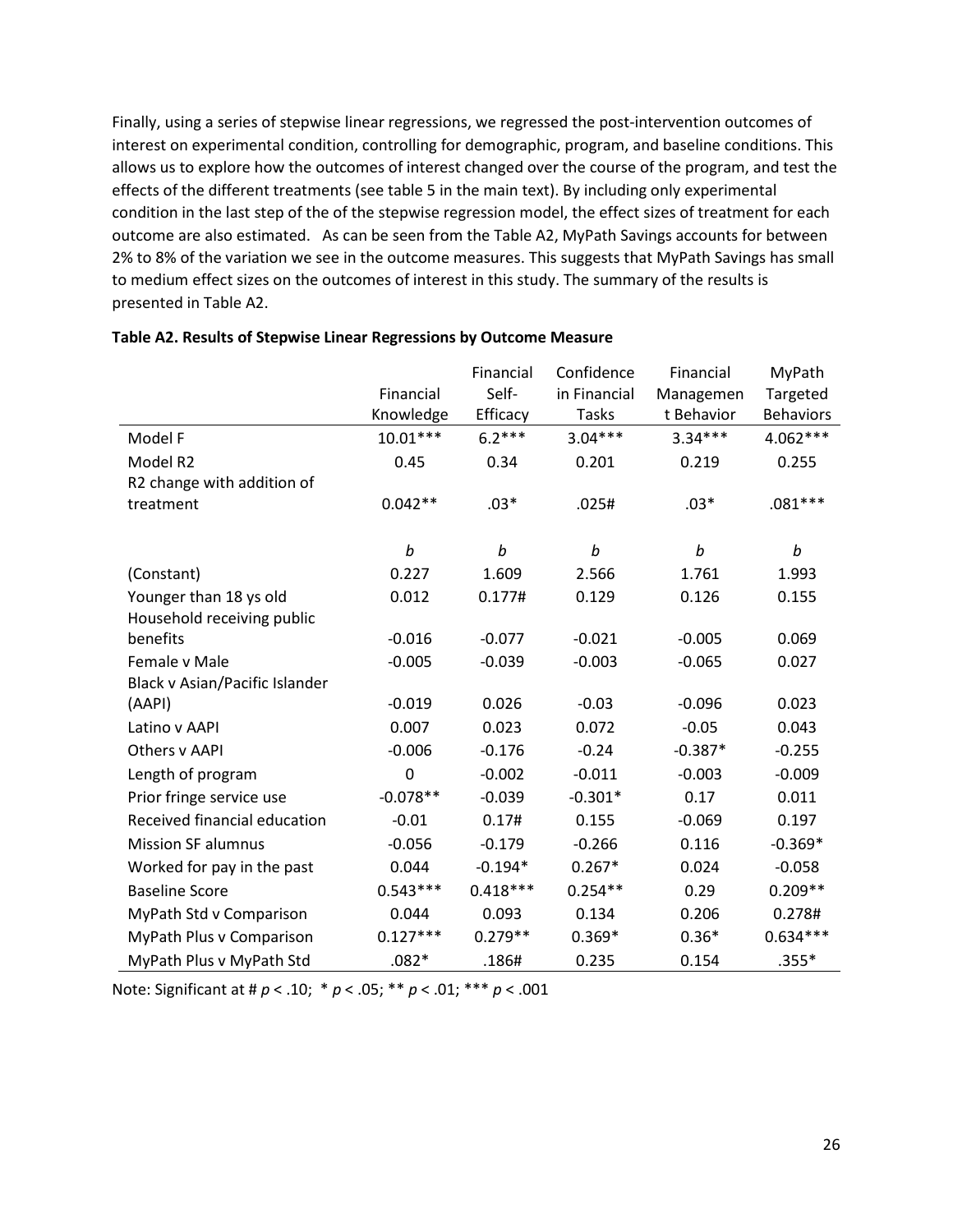## <span id="page-28-0"></span>References

Bankrate. (2014). June 2014 Financial Security Index charts. Retrieved from <http://www.bankrate.com/finance/consumer-index/financial-security-charts-0614.aspx>

Burhouse, S. et al. (2014). 2013 FDIC National Survey of Unbanked and Underbanked Households.

Center for Financial Security. (2015). Financial Coaching: Review of Existing Research. Issue Brief 2015- 10.1. University of Wisconsin-Madison.

Choi, L. et al. (2015) *What It's Worth: Strengthening the Financial Future of Families, Communities and the Nation.* (San Francisco: CA, Federal Reserve Bank of San Francisco and CFED).

Collins, J. M., Baker, C., & Gorey, R. (2007). "Financial Coaching: A New Approach for Asset Building?" PolicyLab Consulting. A Report for the Annie E. Casey Foundation. Baltimore, MD.

Consumer Financial Protection Bureau. (2015). Financial well-being: The goal of financial education. Washington D.C.: Consumer Financial Protection Bureau.

Cramer, R., O'Brien, R., Cooper, D., & Luengo-Prado, M. (2009). *A Penny Saved Is Mobility Earned*. Economic Mobility Project, Pew Charitable Trusts.

Dew, J., & Xiao, J. J. (2011). The financial management behavior scale: Development and validation. *Journal of Financial Counseling and Planning,* 22(1), 43-59.

Fernandes, D., Lynch, J.G. & Netemeyer, R.G. (2014). "Financial Literacy, Financial Education, and Downstream Financial Behaviors." *Management Science* 60 (8): 1861-1883.

Junior Achievement. (2010). Junior Achievement/The Allstate Foundation 2010 teens and personal finance survey. Washington, D.C.: Junior Achievement.

Kahn, C. (2015). American's financial security, in 7 charts. Retrieved from <http://www.bankrate.com/finance/consumer-index/financial-security-charts-0315.aspx>

Kirkham, E. (2015). 62% of Americans have under \$1,000 in savings, survey finds. Retrieved from [http://www.gobankingrates.com/savings-account/62-percent-americans-under-1000-savings-survey](http://www.gobankingrates.com/savings-account/62-percent-americans-under-1000-savings-survey-finds/)[finds/](http://www.gobankingrates.com/savings-account/62-percent-americans-under-1000-savings-survey-finds/)

Landgraf, R. (2015). Treating Financial Well-being as a Public Health Issue: Lessons from Delaware. In L. Choi et al. (Eds.), *What It's Worth: Strengthening the Financial Future of Families, Communities and the Nation*. San Francisco, CA: Federal Reserve Bank of San Francisco and CFED.

Loke, V., Choi, L. & Libby, M. (2015). "Increasing Youth Financial Capability: An Evaluation of the MyPath Savings Initiative." *Journal of Consumer Affairs*, 49 (1): 97-126.

Lown, J. M. (2011). 2011 outstanding AFCPE conference paper: Development and validation of a financial self-efficacy scale. *Journal of Financial Counseling and Planning*, 22(2), 54-63.